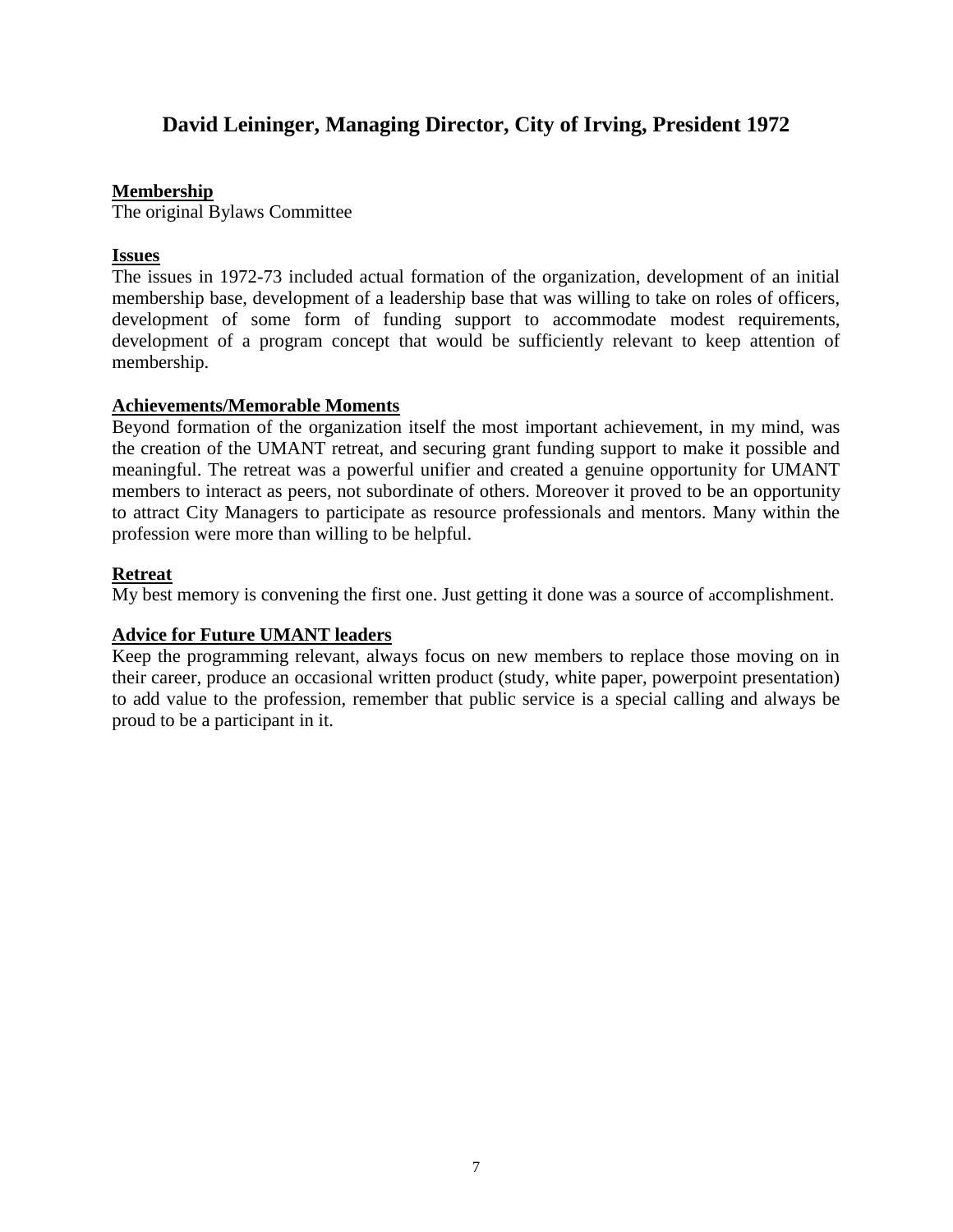# **Bob Blodgett, R.S. Wells LLC, Colorado, President 1977**

### **Membership**

I believe the other officers were Marion Morris (Vice-President) and Chuck Kirk (Secretary). At this time the membership was principally City of Dallas employees. Our challenge in the early years of the organization was broadening the membership base beyond Dallas into suburban communities.

UMANT mostly consisted of MPA's from big cities. It was a mixture of aspiring City Managers and those who did not want to go into City Management. The average member age was 20's or 30's. I don't recall the mix of single versus married, but everyone was fun-loving, enthusiastic, and wanted to get involved in city management issues to contribute and "make a difference". At the time, it was difficult to do this in TCMA or ICMA on a regular basis. UMANT provided a monthly opportunity for exposure to city managers and elected officials and committee work that allowed Assistants to be involved and "network" in ways that weren't possible for them in the other organizations.

#### **Issues**

As I recall, we began a regular monthly (or bi-monthly) newsletter in 1977 that the Management Services Office Secretary dutifully and loyally typed (the days before word processing) on our behalf. The transition to the NCTCOG for regular newsletter production was a few years off.

We made an effort to reach out to the suburbs for membership. I remember discussing the locations of meetings extensively to ensure that they were easily accessible to more than City of Dallas employees.

We organized the finances and records so that we could apply for nonprofit status as an organization, which I believe was attained in '77 or '78. I recall literally being handed the records of the organization in shoe boxes and file boxes at the beginning of the year. This had been adequate to date. As we started to grow in the late '70's, we tried to pull all of the first few years' records together.

### **Achievements/Memorable Moments**

This had to be the "Future MPA Graduate Supply Analysis" or some such name for a study that Quincy Ollison and I for some reason agreed to take on. Jon McCarty worked on this project also.

In the 1970's, there was a perceived "glut" in the market for MPA graduates, e.g. there were many graduates who were unable to find employment with cities after graduation. UMANT agreed to conduct a study, through its Professional Development Committee, of this issue. This involved a survey of all of the graduate schools in the state and surrounding states regarding the number of graduates they anticipated in the next few years, as well as a survey of all the major cities in the State of Texas regarding how many MPA graduates they planned to hire in the next few years.

Of course, in our uncomplicated minds, we would then be able to draw conclusions as to the future viability of the MPA degree for the next decade and help guide the future career choices of college graduates throughout the state. Or, to the contrary, the survey would tell City Managers how many new Assistant or other positions they needed to create with an MPA degree as a minimum qualification.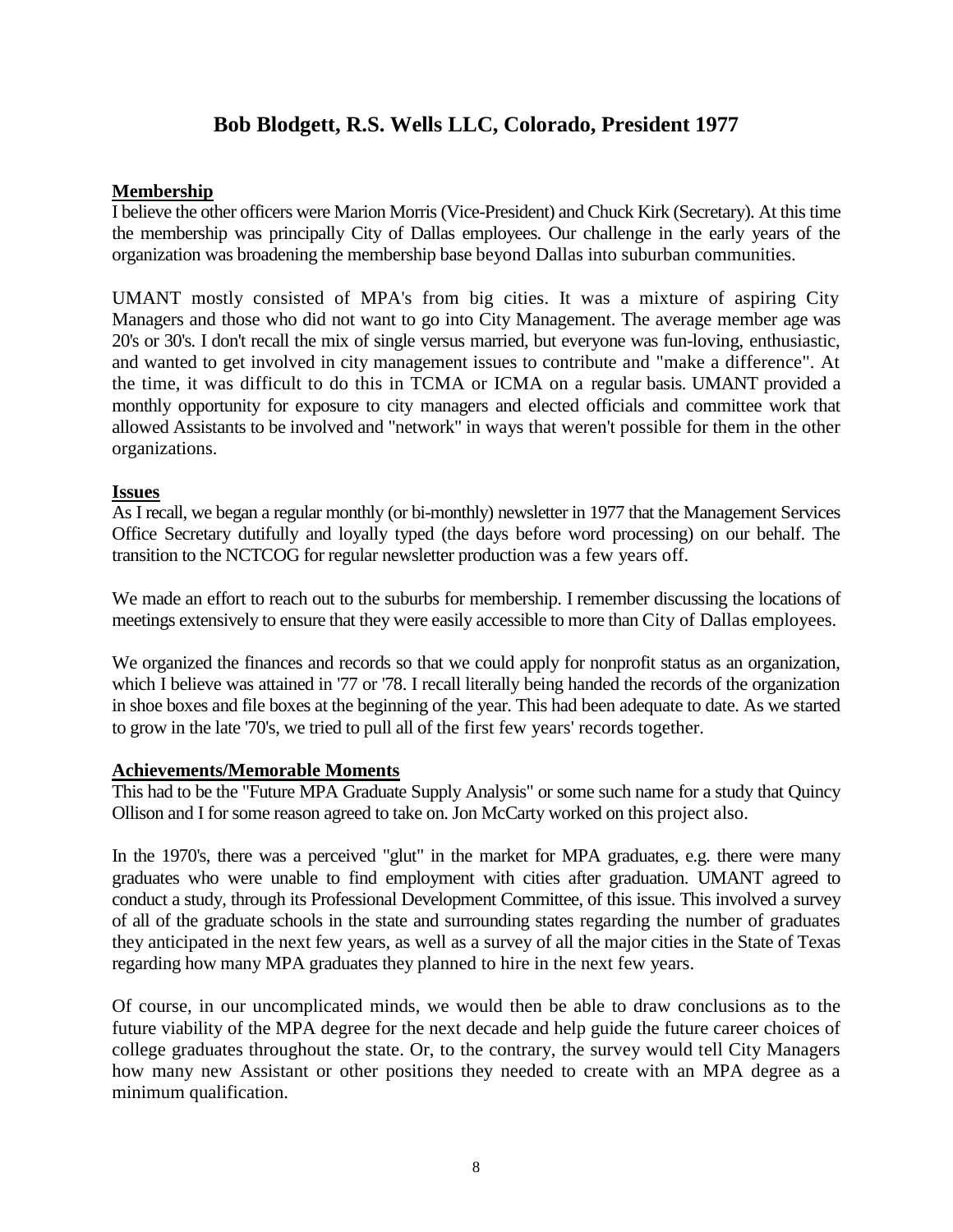Amazingly, we had numerous responses from both colleges and cities. After a long process of trying to analyze and organize the data, a report was finally published by TCMA as I recall in 1978 or 1979. This all culminated with Quincy and I and perhaps Jon being invited to make a presentation to the North Texas Chapter of ASPA (I believe) at their annual conference in 1978 or 1979. I distinctly recall the uncomfortable feeling as I was grilled by the numerous professorial types in the audience about the validity of our research findings (too many MPA graduates for the future market) and wondering how I ever got into this project in the first place.

I don't recall what happened to the study after that point. I think it kind of faded away. But, I left for the City of Lakewood, Colorado in late 1979, so it may have had a life after that.

#### **Retreat**

It was at Tanglewood on Texoma, which was the tradition throughout the '70's. We were too serious to think of adding golf or even a fun-run though. The fun event was a houseboat ride for everyone the second night of the conference. (And making sure that everyone returned on the houseboat as well.) We would also have late night parties by the pool, and yes, someone went in that year, but I can't recall who.

Dallas City Manager, George Schrader was our keynote speaker. I was honored he would come at my request. He was very supportive of UMANT and our participation throughout his years as Manager.

#### **Advice for Future UMANT Leaders**

I still read monthly newsletters. I am very impressed with the programs, organizations, and opportunities offered. The charitable fund raising activities are a nice addition also. Maintaining connections with City Managers, TCMA, and ICMA should always be important priorities, in my view. This maintains focus on future career and professional organization service opportunities.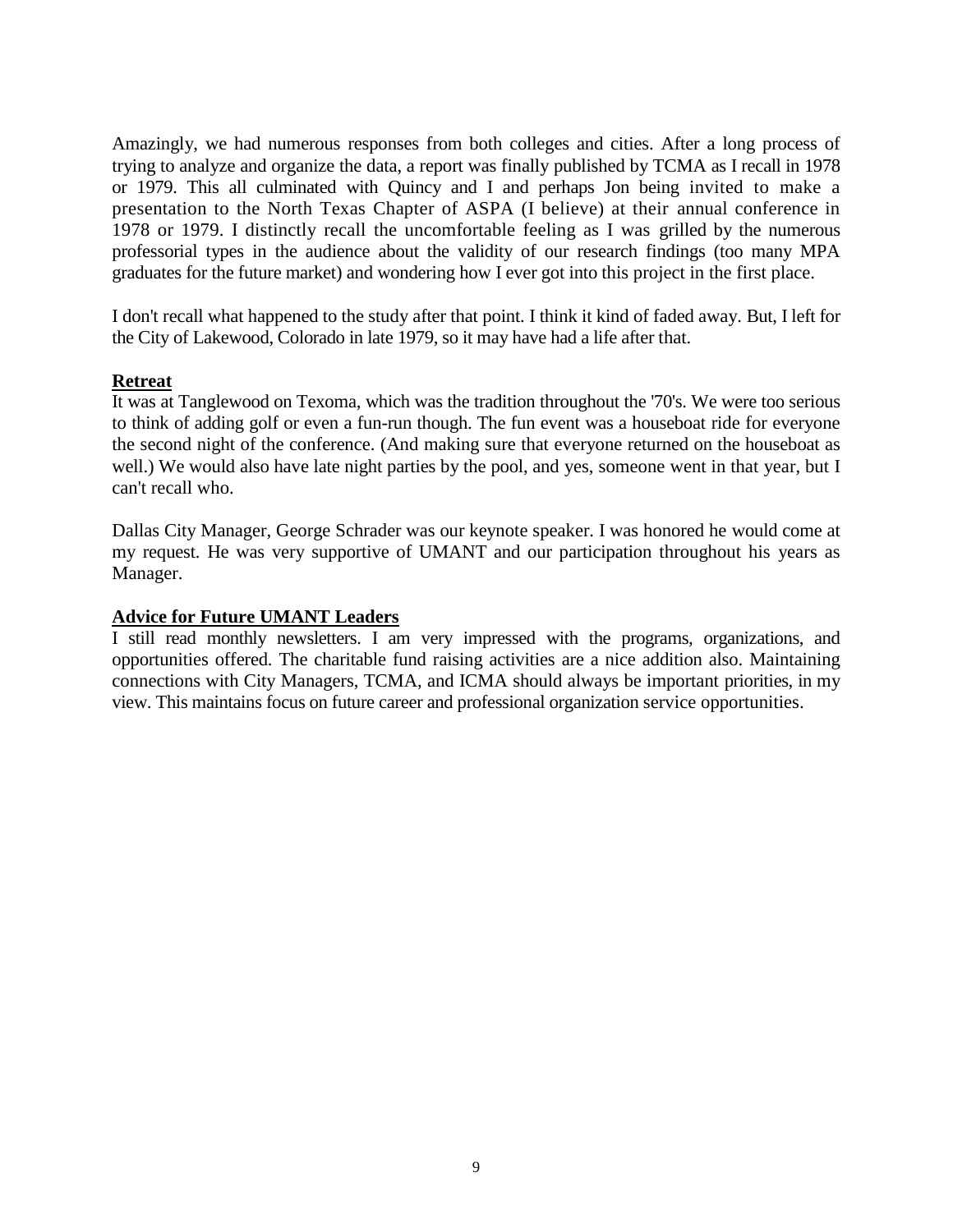# **Jan McCarty, President 1978**

#### **Membership**

In 1978 the other UMANT officers were Bill Keffler (Vice President), and Linda Keithly (Secretary-Treasurer). Other active members included Bob Blodgett and Quincy Ollison.

Most of the members were "City Managers in Waiting", although an influx of members who aspired to be department managers did change the demographics enough to create change in the organization. Most members had their MPA's, with the exception of those who did not want to be City Managers.

The makeup of the membership seemed to depend largely on who the managers were in Dallas and Ft. Worth. When Dallas had managers who supported UMANT (Schrader, Anderson), there seemed to be more members from Dallas, and the same could be said of Ft. Worth.

#### **Achievements/Memorable Moments**

Although it did not happen while I was president, one event that stands out in my mind is when UMANT held its first July half-day seminar. Up until that time, much of the professional development efforts had been focused on retreat. The group decided to offer more frequent training opportunities and Quincy Ollison helped head up the effort to offer this half-day seminar. This seminar was so memorable because of the guest speaker; a member of the San Antonio City Council, Henry Cisneros. We had him to ourselves all afternoon and it was wonderful.

#### **Advice for Future UMANT Leaders**

UMANT has always been a good organization and I am hopeful it will continue to be. UMANT should continue to serve young professionals and provide them with networking opportunities; especially the opportunities to meet other young professionals like themselves. However, UMANT should also seek to allow its members exposure to City Managers and help keep its members aware of issues in municipal management.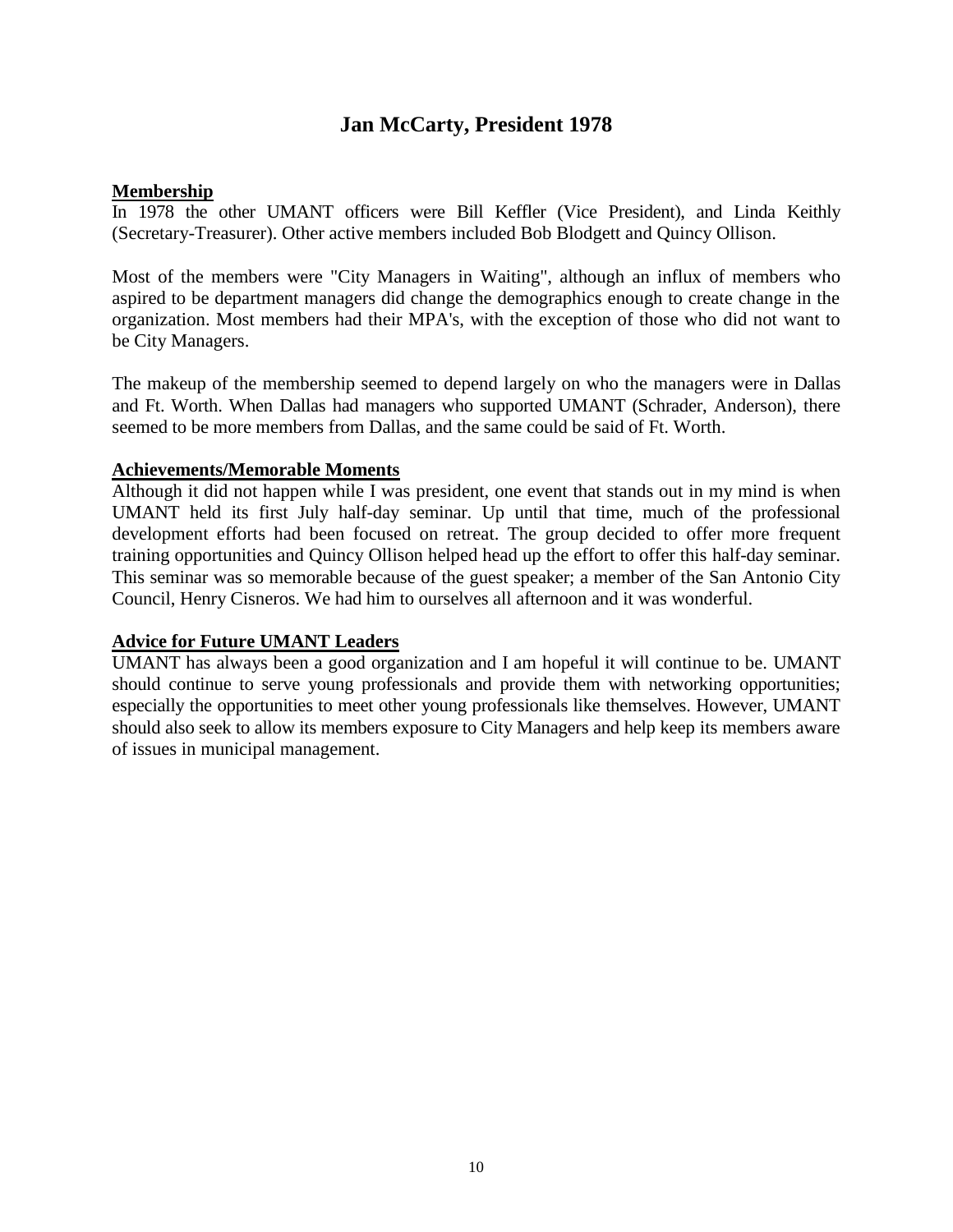# **Bill Keffler, City Manager, City of Richardson, President 1979**

#### **Membership**

In 1979, other officers included Linda Keithly and Beth Slaymaker. Dan Johnson, Jon McCarty, Steve McCullough, Tom Hart, and John Anderson were also active participants. The membership seemed to be dominated by assistants from Dallas and Fort Worth (largely due to the support of George Schrader and Richard Knight).

Most of the members were on the City Management track. The participants from COG constituted the extent of non-municipal members. When Charlie Duckworth was City Manager in Garland, several people from that city got involved. Ron Ragland was one of them. A large number of UMANT leaders also came out of Arlington. Ross Calhoun was Manager then and was very supportive of UMANT. Most of the members had their MPA's and the University Liaison program was started about this time. Until then, the universities had remained fairly disengaged from the management organizations.

I think the average age was about the same as it is now. We had more members who were single and definitely fewer with children. I guess then it was mostly people who were fresh out of graduate school.

#### **Issues**

At this time, Leland Nelson was President of TCMA and he supported the proposal to make the atlarge position on the TCMA board an Assistants position. TCMA was struggling with how to include the assistants to a greater extent without diluting the programs to the point that managers would lose interest in the organization. Since then, both UMANT and TCMA have faced similar issues in that there are more and more members who do not want to be City Managers because there are more and more jobs out there that make good sense for career public administrators.

COG provided our primary means of communication. Linda Keithly did a lot to improve our ability to communicate with members, primarily by making vast improvements to the newsletter. The use of COG to communicate to members set the precedent that eventually led to COG being named the official secretariat for UMANT.

The ICMA Steering Committee was established around 1981 and Assistants groups began to be recognized more by the senior organizations.

It was also at about this time that TCMA began to recognize Assistants on the board and offer professional development for assistants. Ultimately, there was a UMANT member on every standing TCMA committee. Leland Nelson was instrumental in making this happen. TCMA really was way ahead of ICMA in terms of establishing relationships with assistants.

#### **Retreat**

We went about planning retreat very differently then than UMANT does now. Instead of having a theme, we just invited ten city managers to come and once they accepted we let them speak about whatever they wanted to. It turned out to be a really good retreat.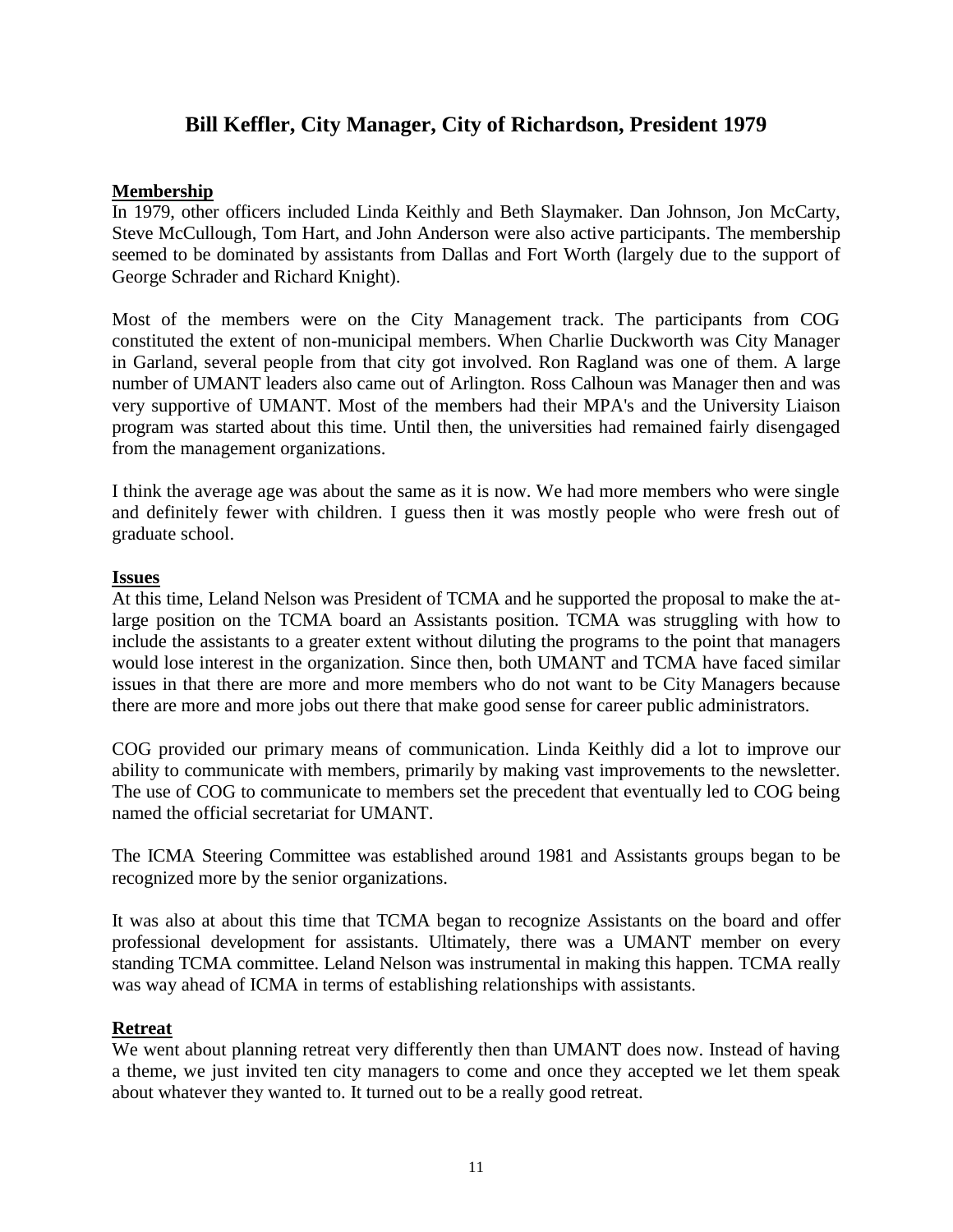I specifically remember retreats in Salado and at Texoma. I recall really memorable excursions on Tom Hart's boat. Retreat then emphasized social interaction among members and fewer families attended together. Retreats really encouraged candor among participants and great exposure to City Managers. Plus, most of UMANT's professional development programs were geared specifically to younger professionals.

# **Advice for Future UMANT Leaders**

In the 1990 UMANT Special Report, I was quoted as saying, "I will never understand why any young assistant would not want to be active in a peer association such as UMANT—the friendships, contacts, and mutual benefits through these associations will last a lifetime. City management is unique in that we all benefit from each other's success and learn from each other's failures, without concerns for trade secrets and other competitive drawbacks." I do not know exactly when I said that, but I still stand by the statement. UMANT leaders simply need to be sure that UMANT continues to be an organization where these things are true, and it will be successful.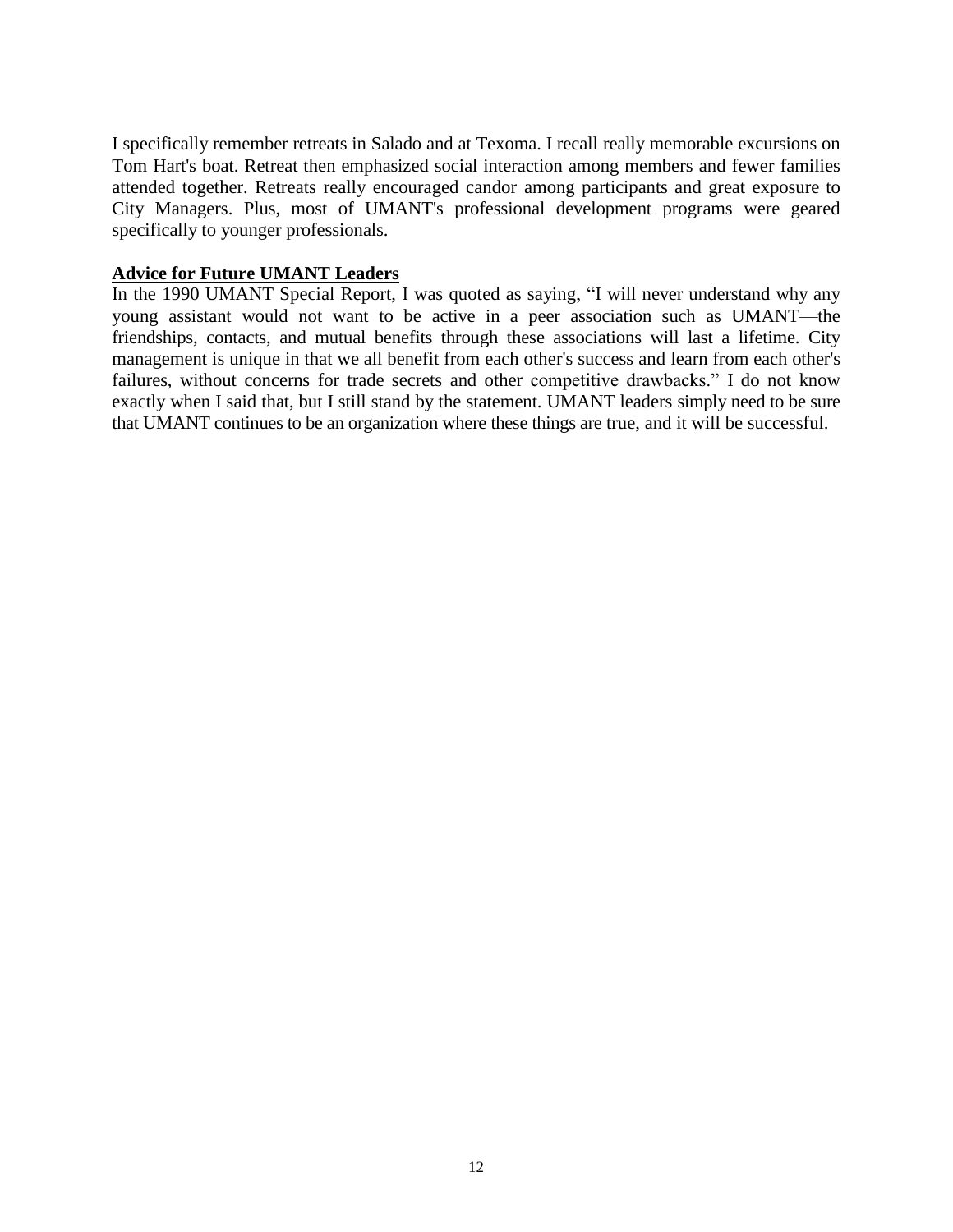# **Dan Johnson, Deputy City Manager, City of Richardson, President 1981**

#### **Membership**

In 1981, Gary Jackson was Vice President and Nancy Primeaux was Secretary. Most of the members either had their MPA's or were working toward one. We were watching as our UMANT membership was moving towards the 300-member benchmark (full and associate levels). A strong surge of suburban growth established many new assistant positions. Larger cities had "Management Assistant Programs" and structured internship programs in the City Manager's Office. Newsletters were mailed monthly, and were composed on a drawing table board. New City Halls and major regional facility construction created great settings for meetings and programs.

#### **Issues/Achievements/Memorable Moments**

At that time UMANT was very active in hosting and supporting ICMA meetings related to the ICMA Assistants Steering Committee development process. UMANT was one of about 8 "Assistant Groups" across the U.S. - and was among the most active nationally. With Dallas City Manager George Schrader as incoming ICMA President, UMANT hosted in Dallas a group of the Assistants organization leadership from across the U.S. to request the creation of the Assistant Steering Committee for ICMA and to help with the drafting of ICMA's "Declaration of Ideals".

There was also a strong outreach effort in which UMANT tried to connect with assistants in other areas of Texas, especially to relocated UMANT members in the San Antonio area, to foster assistant groups in those areas. At that time there was also concern about UMANT's relationship with TCMA. We tried to strengthen that relationship wherever possible. Among other efforts was formalizing an At-Large TCMA Board position that would be focused on an Assistant.

# **Retreat**

The UMANT Retreat was held at the Stagecoach Inn at Salado - allowing several of the San Antonio-based Assistants to be able to attend. The best-kept retreat secret was agreeing to shuttle our statewide/nationwide speakers to the conference from the airport in Austin - it gave a young professional great conversation time with a key leader of our profession - and a possible job opportunity! After a day of great conference speeches and clinics, the evening party was always a great blow-out event! The Retreat registration was where UMANT made it's budget revenue for the year!

# **Other**

During this period, some notable work was done to sustain the start of the Leadership Transition Luncheon. A set of orientation binders were provided to the incoming officers and committee leadership. It was also around this time that we began to rely heavily on NCTCOG to be the organization's secretariat. NCTCOG Executive Director Bill Pitstick was a great supporter of UMANT. The membership roster attempted to become a P.C. database, as personal computers and dedicated word processors were making their way into the office setting! 5 1/4 inch floppy disks...Wordstar, Lotus 1-2-3!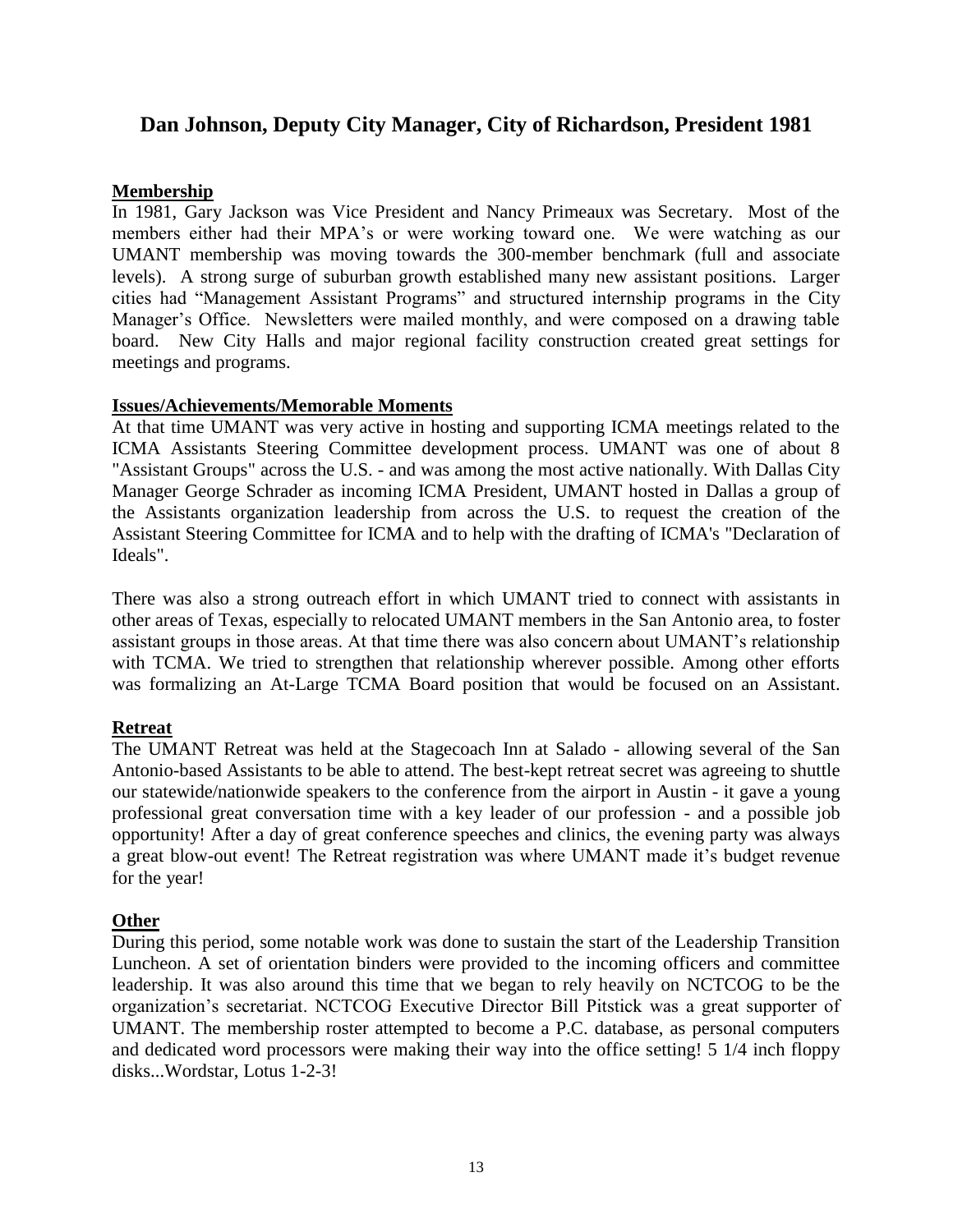# **Ron Ragland, President 1982**

#### **Membership**

I feel honored to have been elected to serve as President of UMANT.

1982 was a special year because we were celebrating the  $10<sup>th</sup>$  year anniversary of UMANT. We had a 10 Year Anniversary Celebration dinner in October called "Reflections of the Past…Thoughts of the Future". Seven of the ten past presidents spoke at the dinner.

#### **Issues**

My focus as President was to establish better recognition of UMANT by TCMA and its members, and to promote a better understanding of women in the work place. Although UMANT was 10 years old there were still City Manager's within the TCMA membership that were resistant to giving recognition to the lower level positions of interns and administrative assistants, and there were some who did not support UMANT. Also, although women were making their presence known in the urban work place, the career path of City Manager's was still a male dominated career path, and there were still acts of subtle and not so subtle discrimination issues stirring within the urban work environment. According to statistics at that time 44% of the workforce was female yet only 1% worked in top jobs, only .3 to .5% made over \$25,000/year & women made only 59 cents to every man's \$1. (These stats came from one of our guest speakers, Karen Perkins, Executive Director of the Tarrant County Woman's Center.)

One other issue that I choose to address was the manner in which candidates for nomination and election to the officers of UMANT were handled. Up until this year the Past-Presidents would nominate one candidate per office for consideration for election as officers of UMANT. Among the membership there were rumblings of the need to be more open to the possibility of allowing nominations to come from the membership at large and for there to be more than one candidate per office. I was successful in getting the Past-Presidents to take input from the membership at large and to put forth more than one candidate for consideration for each office. I believe this was the first year that we had two women nominated for the position of President, with no male candidates. I believe Barbara Weinberg was the first woman to be elected to serve UMANT as President.

#### **Achievements/Memorable Moments**

Although all UMANT members were not members of TCMA, UMANT members represented about 25% of the TCMA membership. In 1982 we were very successful in enhancing the relationship between UMANT and TCMA. Bob Blodgett, Past-President of UMANT, and Assistant City Manager of Grand Prairie, was elected to the 1982-83 TCMA Board of Directors in the At-Large position representing assistant city managers and administrative assistants throughout the state.

For the first time, as a result of UMANT input, TCMA proposed in its 1982-83 Service Plan a number of new services geared to assistants including:

• Implementation of a "Young Professionals Forum" at the annual TCMA Conference.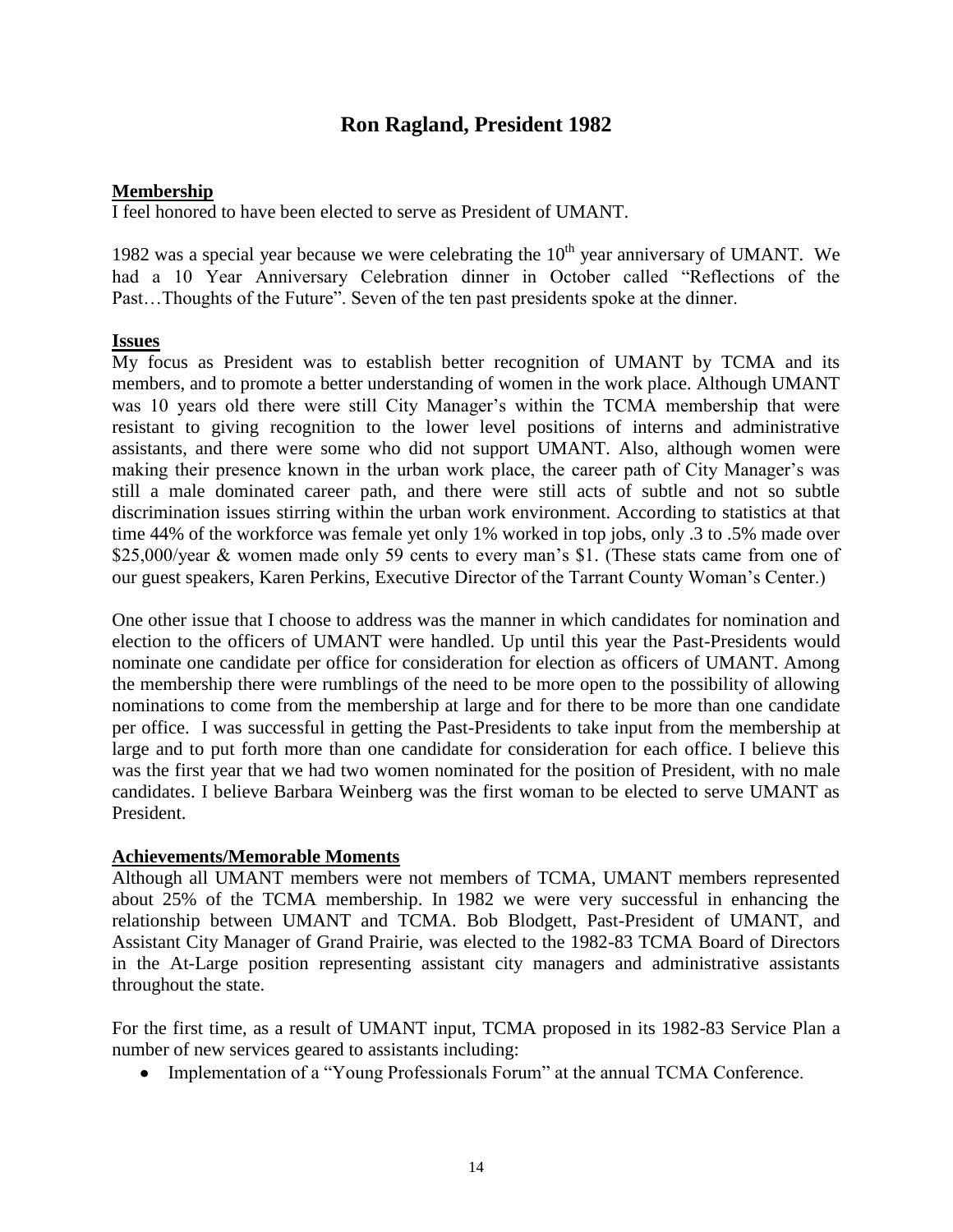- Incorporation of more job announcements for "assistants" openings in the monthly TCMA Newsletter.
- Update of statewide public service intern survey & development of guidelines for a model internship program.
- Design of a mentor program between city government assistants & graduate students.

For the first time TCMA offered UMANT members the opportunity to participate in a full day at their annual conference at a greatly reduced price and about 60 UMANT members took advantage of the opportunity. The conference morning began with a co-sponsored breakfast between UMANT & UMAST, with TCMA President-Elect, Jim Brown, and City Manager of Midland, as our guest speaker.

Recognizing that several UMANT committees parallel TCMA committees (for example both have a University Liaison Committee) the TCMA Board agreed to have the President-Elect include the "chairpersons" of each UMANT committee on the TCMA committees having similar missions.

Finally, during the monthly meeting in May, UMANT and the North Texas City Managers Association co-sponsored a meeting in Arlington. NTCMA was one of the most progressive sectors of City Managers not just in the state but in the nation and most were very supportive of UMANT early on.

#### **Retreat**

The Retreat Committee was chaired by Judy Kleypas, City of Dallas. UMANT held its annual Retreat entitled, "The Working City and Quality of Life Philosophies—Components—Issues".

#### **Advice for Future UMANT Leaders**

My advice to UMANT members is to take full advantage of the UMANT network and meetings. Each forum provides not only an opportunity to learn something meaningful about the profession; it provides a forum for getting to know City Managers and Assistants throughout the metroplex. Get involved in serving on a committee. The more exposure you gain to other members the better. UMANT can and does provide an informal network that allows you to find out about openings of positions before they are advertised. It also lets you get to know City Managers and in turn allows them to get to know you. There is no doubt that by getting to know others through networking does in fact provide you an advantage to moving up in the profession.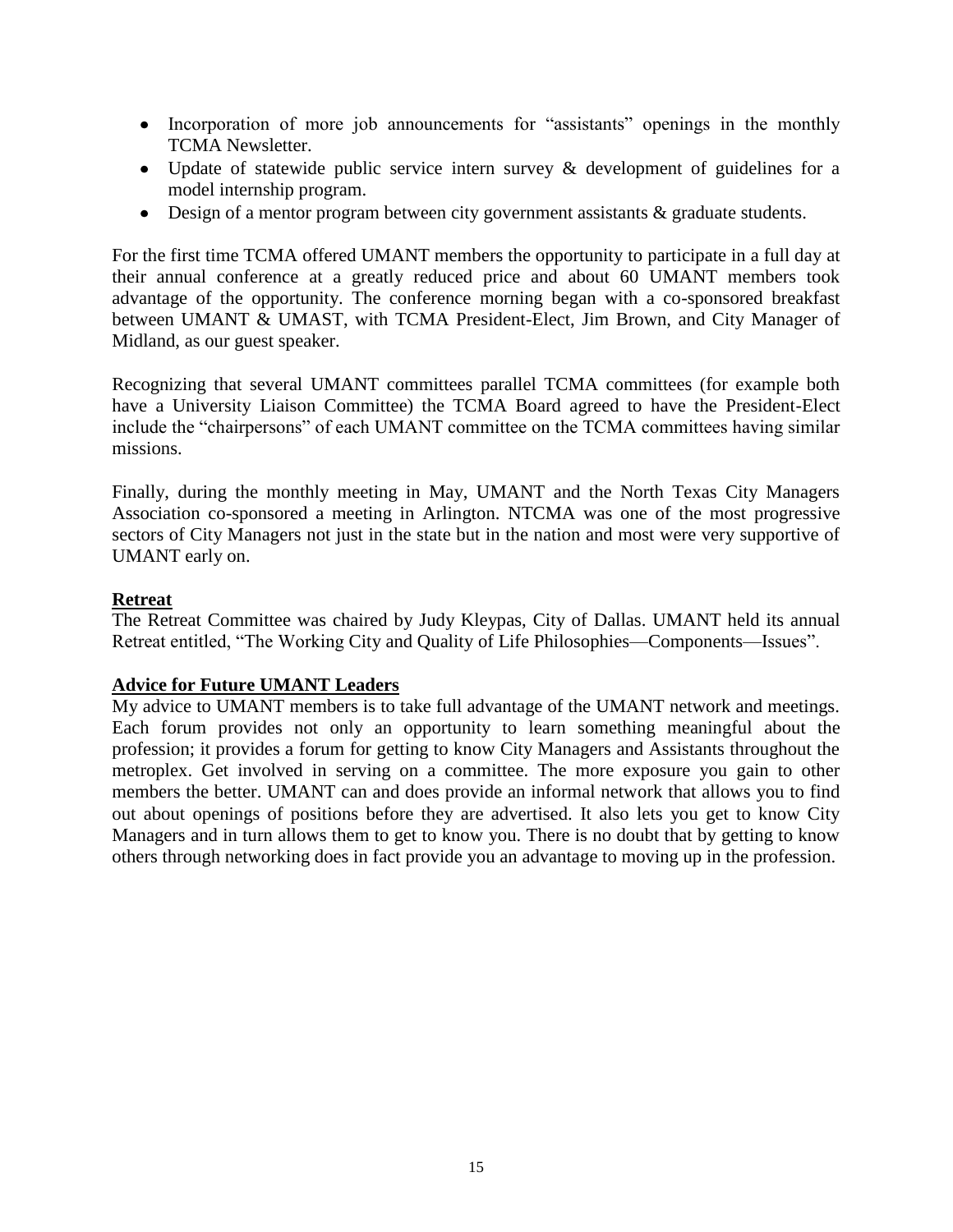# **Libby Lanzara, Human Resources Director, City of Fort Worth, President 1984**

### **Membership**

The other officers in 1984 included Allan Weegar (Vice President), Sara McDonald (Secretary-Treasurer), and Barb Weinberg (Immediate Past President). Also active at that time were Kim Nicholson, Susie Reyes, Kevin Maiman, David Eiseniohr, Larry Jordan, Martin Burrell, and Mervil! Johnson.

Most of the members at this time had their MPA's and were aspiring City Managers. We had fairly strong representation from both large and small cities. Most of us were in our twenties or thirties and we were called the "Young Professionals". We had married and unmarried members, but most of us had not yet had children. I remember this group as being bright, earnest, organized, and idealistic.

#### **Issues**

At this time, ICMA had just formed the Assistant Steering Committee and had begun communicating more with UMANT. It was also at this time that we began meeting with Bill Pitstick to discuss having the COG become the secretariat for UMANT. In February of 1984, UMANT and COG signed an initial letter of agreement toward that end. TCMA was held in Ft. Worth that year, making it possible for more UMANT members to be exposed to that organization.

# **Retreat**

We held retreat at Lake Texoma and since there was discussion of forming the UMAST group, the South Texas contingent joined us for retreat. Ricky Childers, then of Lubbock, led that group.

# **Advice for Future UMANT Leaders**

The group should take a look at California's successful "Senior Professional" annual event. Also, make efforts to keep members from feeling that it is time to "cycle out" of the organization and encourage them to at least maintain ties to UMANT even when they are unable to attend UMANT functions on a regular basis. For example, maintain a mailing list which includes past members (esp. officers) and current local City Managers.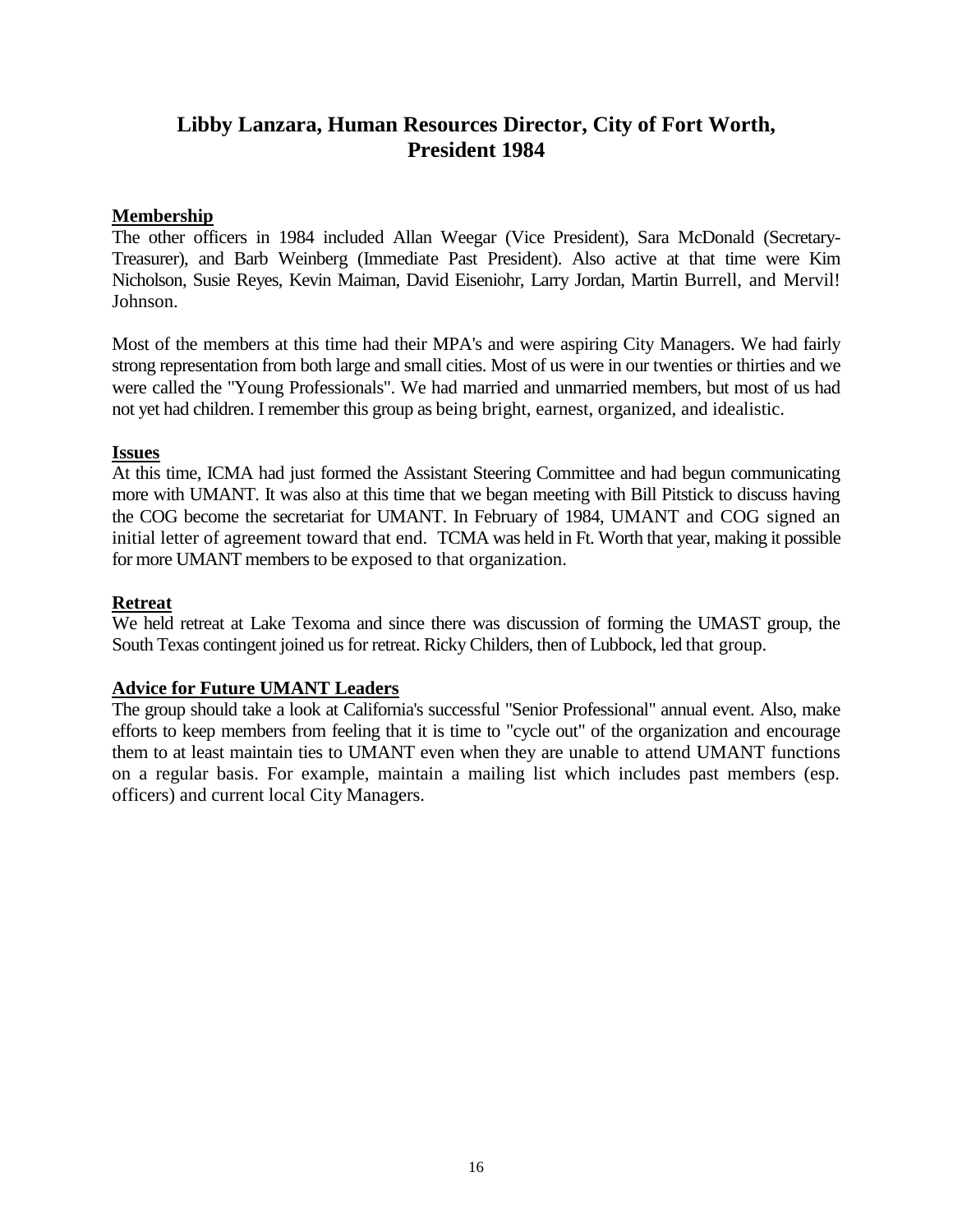# **Allan Weegar, City Manager, City of Hurst, President 1985**

### **Membership**

In 1985, UMANT officers included Larry Jordan (Vice President), Kim Nicholson (Secretary-Treasurer), and Libby Lanzara (Past President). Other members who were active at that time included: Dan Johnson, Bill Keffler, Tim Von Kennel, Richard Wiggins, and Linda Keithly.

The majority of the membership at that time either had their MPA's or were working toward one. This was a transition period and we started to see more members joining who worked in operating departments, rather than strictly the manager's office. Many of the members were still aspiring City Managers, but during this time we saw more participation from Assistants in City Departments whose interests and goals were in general management.

Prior to this time, Fort Worth and Dallas had a strong influence in the organization. Smaller cities started to participate, especially those in Tarrant County. The real issue was the make-up of the membership in terms of the percentage of members from Tarrant versus Dallas County. The organization had been geared more toward Dallas County, but this had started to change when Libby Lanzara was President.

Most of the members at this time were in their mid-twenties. Most members were single, but some of us were married. We were an athletic group and liked to play golf and volleyball. The group was very interested in socializing and there were several programs geared toward social networking, which included after-hour socials and meetings at popular clubs.

#### **Issues**

The issues facing UMANT have not changed that dramatically over the years. At that time, we were intent on gaining representation on the TCMA Board and participating more in TCMA. UMANT was gaining the respect of managers throughout the area and participation by smaller cities was increasing.

UMANT was in transition and one of our main goals was to strengthen the role of assistant organizations throughout Texas, especially UMAST and UMAWT. Pulling assistants together throughout Texas was a key priority. The debated issue was having a Statewide association versus maintaining individual organizations. It was UMANT's perspective NOT to have a Statewide association, but strengthen all the individual organizations and improve communication between them, including networking opportunities between each group's officers.

# **Achievements/Memorable Moments**

This was the first year that we had an Assistants Summit in Austin, where the officers of all assistants organizations came together, met, and exchanged information and discussed "assistant" issues. This was quite an undertaking and it was successful in supporting all of the organizations.

This was also the year in which we finalized the agreement making COG the official secretariat for UMANT.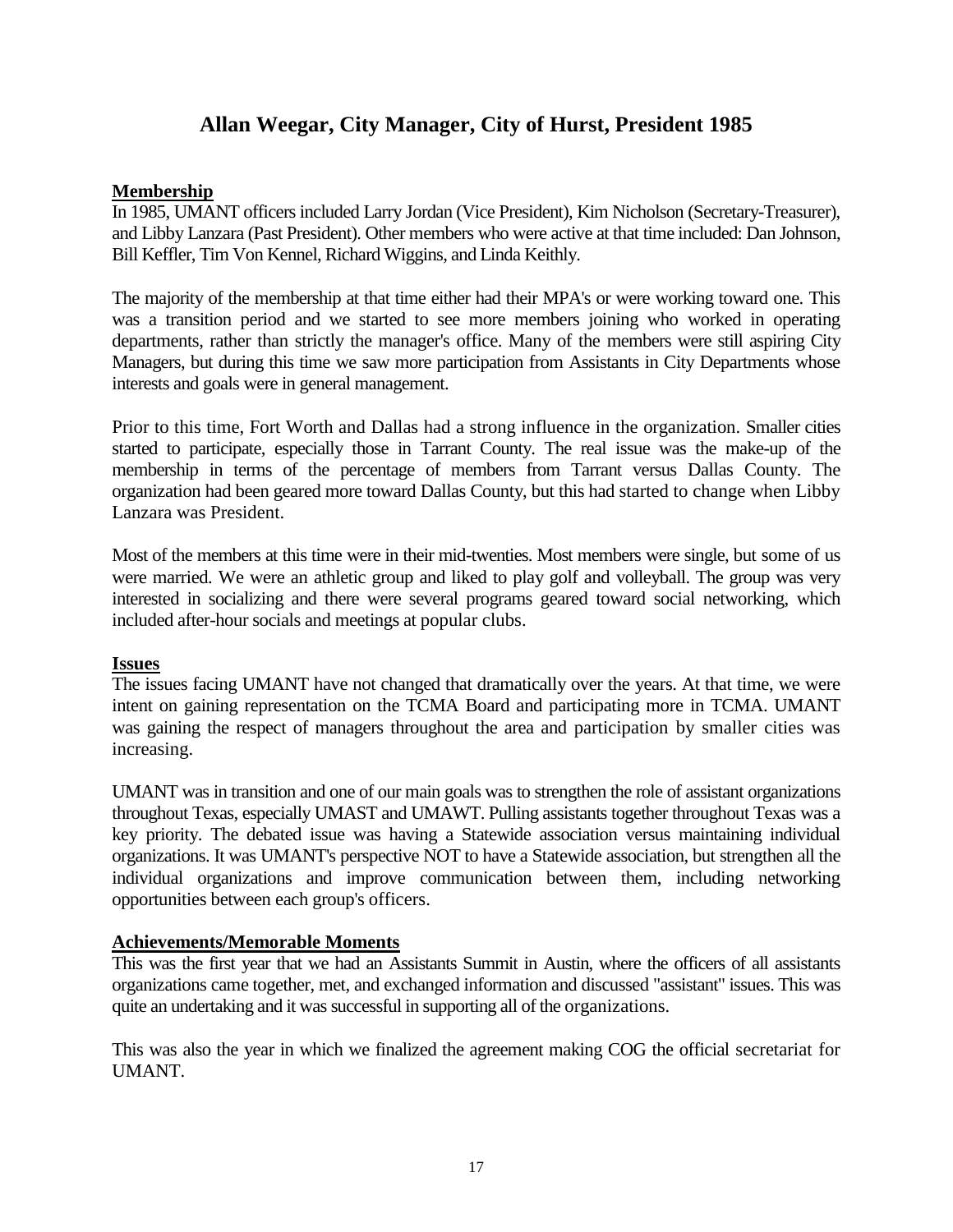# **Retreat**

The retreat was held in Tanglewood on Lake Texoma. The most memorable aspect of retreat was the socializing and networking. There was a lot of golf and the programs were excellent. The program dealt with future management issues and developing yourself as a manager.

# **Advice for Future UMANT Leaders**

UMANT leadership needs to stay attuned to Management Issues and design programs around those areas. Maintaining and nurturing the relationship with TCMA and NTCMA is also very important because they are your biggest allies and supporters. Stay plugged in to the makeup of your membership and structure your educational and professional development programs around the needs of the membership. Diversify your programs and spread the locations throughout the membership area.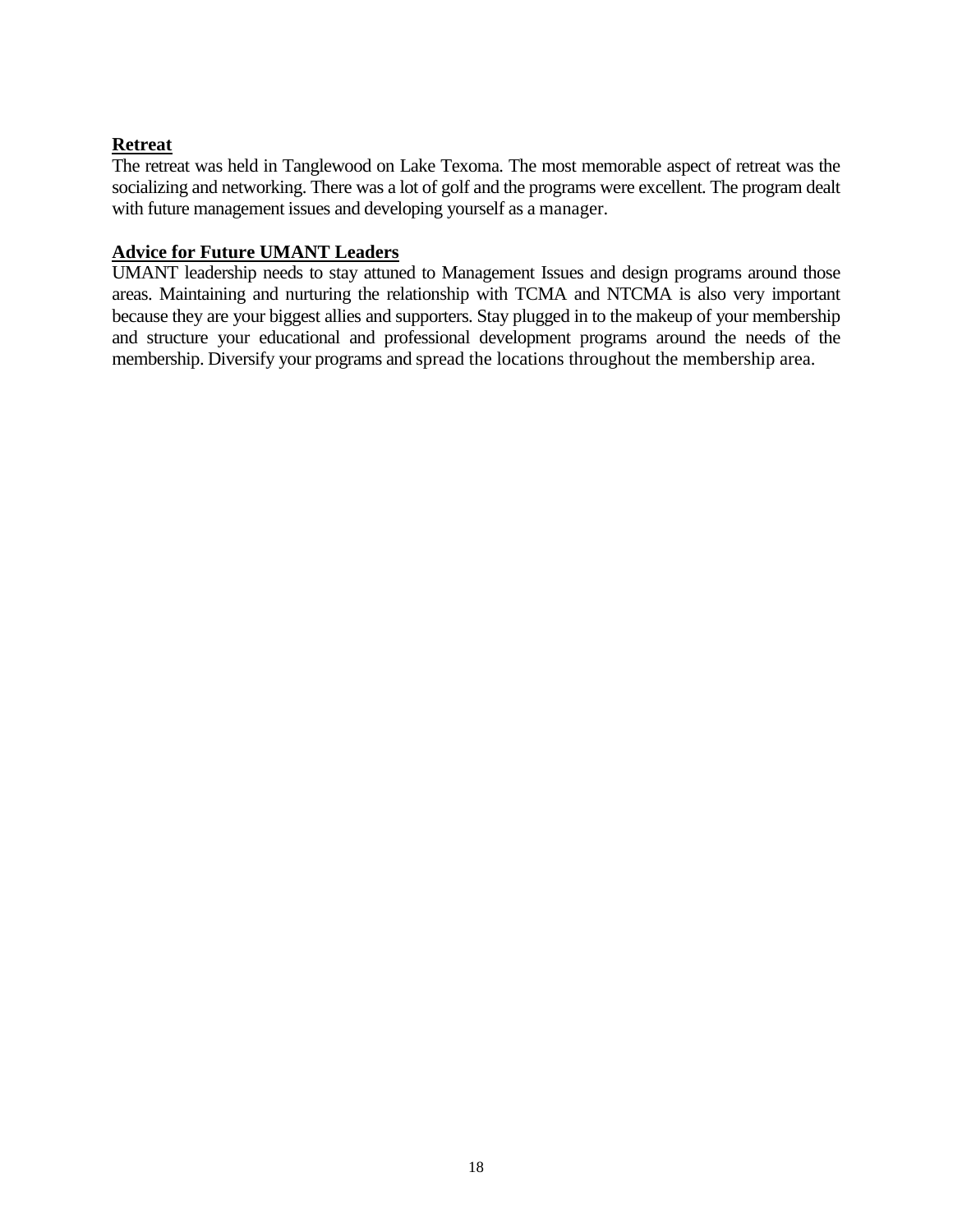# **Roderick L. Bremby, Secretary, Kansas Department of Health and Environment, President 1986**

# **Membership**

I believe Susie Reyes was the VP.

### **Issues**

Attendance; professional affiliation/acceptance by NTCMA and TCMA

# **Achievements/Memorable Moments**

Establishing two awards; one in honor of a member we lost (Joy Sansom) and the other named for the person I believe most responsible for the viability of the organization in the early years, Bill Pitstick.

# **Retreat**

Great professional development opportunities!

# **Advice for Future UMANT leaders**

Take the time to develop an action plan early in the year. Focus on implementing the plan.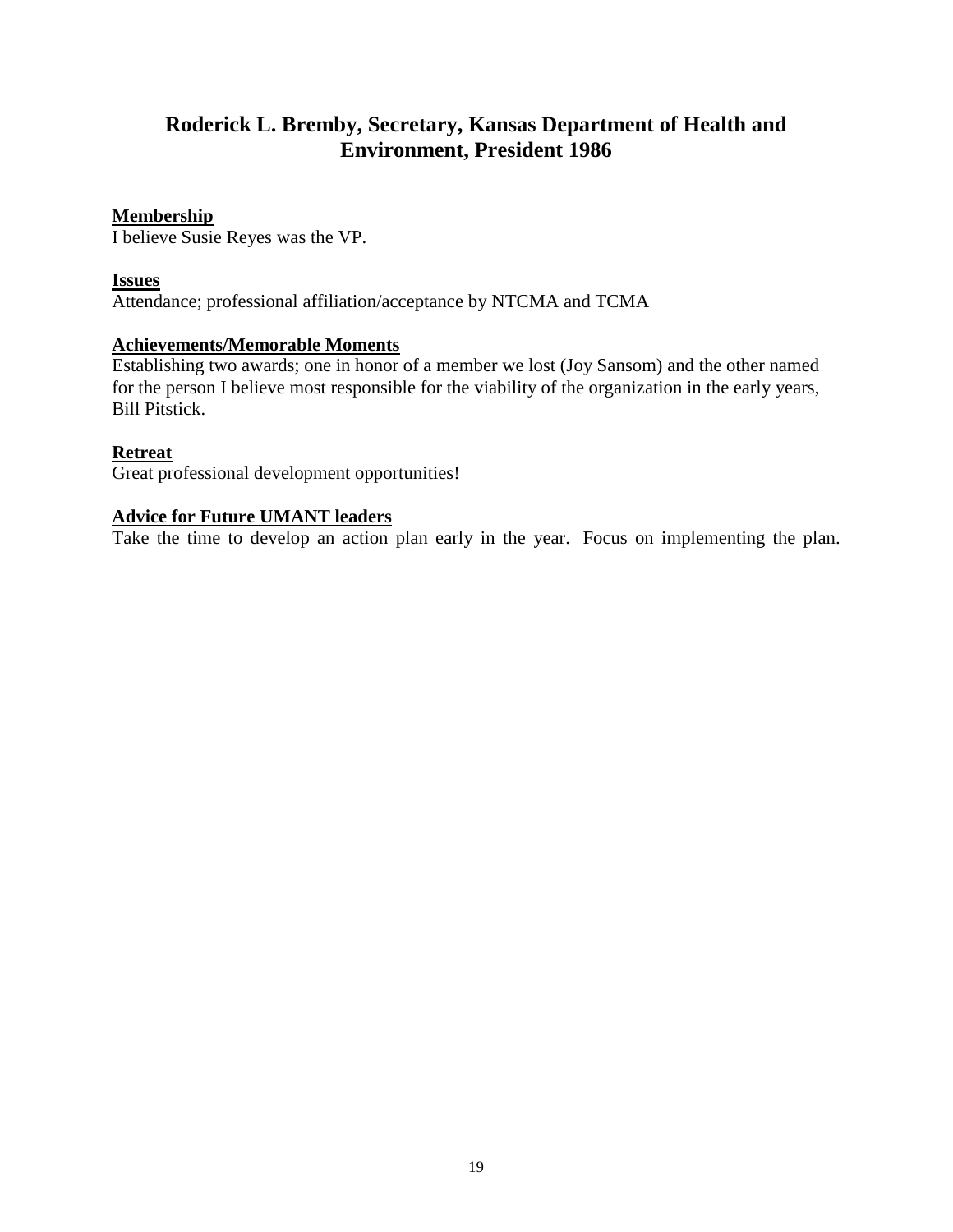# **Susie Reyes, Director of Fund Development, United Community Centers, Inc., President 1987**

# **Membership**

In 1987, our Secretary was Doris Micheaux, Vice President was Chris Taylor, Treasurer was Lori Zoet, and Rod Bremby was the Past President. Other involved members included: Mark Todd, Jamie Evans, Katie McCain, David Reedy, Dee Stewart, LaVema Mitchell, Dave Draz, Marty Wieder, Kim Nicholson, Phyllis Conrad, Helen Crowder, and Marc Elliott.

I would characterize the membership as a good cross between City Manager "wannabe's" and those dedicated to public administration in other capacities. There seemed to be an East/West rivalry (Dallas/Ft. Worth) but I remember a lot more "west" folks involved during 1987. The members at that time could be described as loyal, dedicated, innovative, and resourceful.

#### **Issues**

I'm not sure any of these were "firsts" for UMANT, but we did look at once per year membership payments in January, as well as an invoicing system (which was probably securely implemented in '88). I remember membership pins being an issue. The Assistants Exchange Program was developed and then implemented in 1988. It was also in 1987 that we established the position of historian.

# **Achievements/Memorable Moments**

One was the retreat; another, the Assistants' Summit. The TCMA conference that year was particularly interesting because the three assistants groups presented their accomplishments and concerns to the TCMA board.

# **Retreat**

The 1987 Retreat was held at Lake Murray and covered the topic of team building. Memorable components included presentations by the Chair of the Department of Public Administration at Kansas University, Frank Coy, Rick Harmon (TCMA), and Marti VanRavenswaay.

# **Advice for Future UMANT Leaders**

I think my best advice is very basic advice - be true to yourself, be true to others, strive to make the best of any situation, and try not to be unhappy. Life's too short to be unhappy.

For 35 years UMANT has provided all of us a world of connection, support, innovativeness, leadership, education and professionalism and I wish for UMANT much success in their future endeavors. My advice for young professionals has not changed over the years – live your life with integrity, celebrate your successes and enjoy your public management career.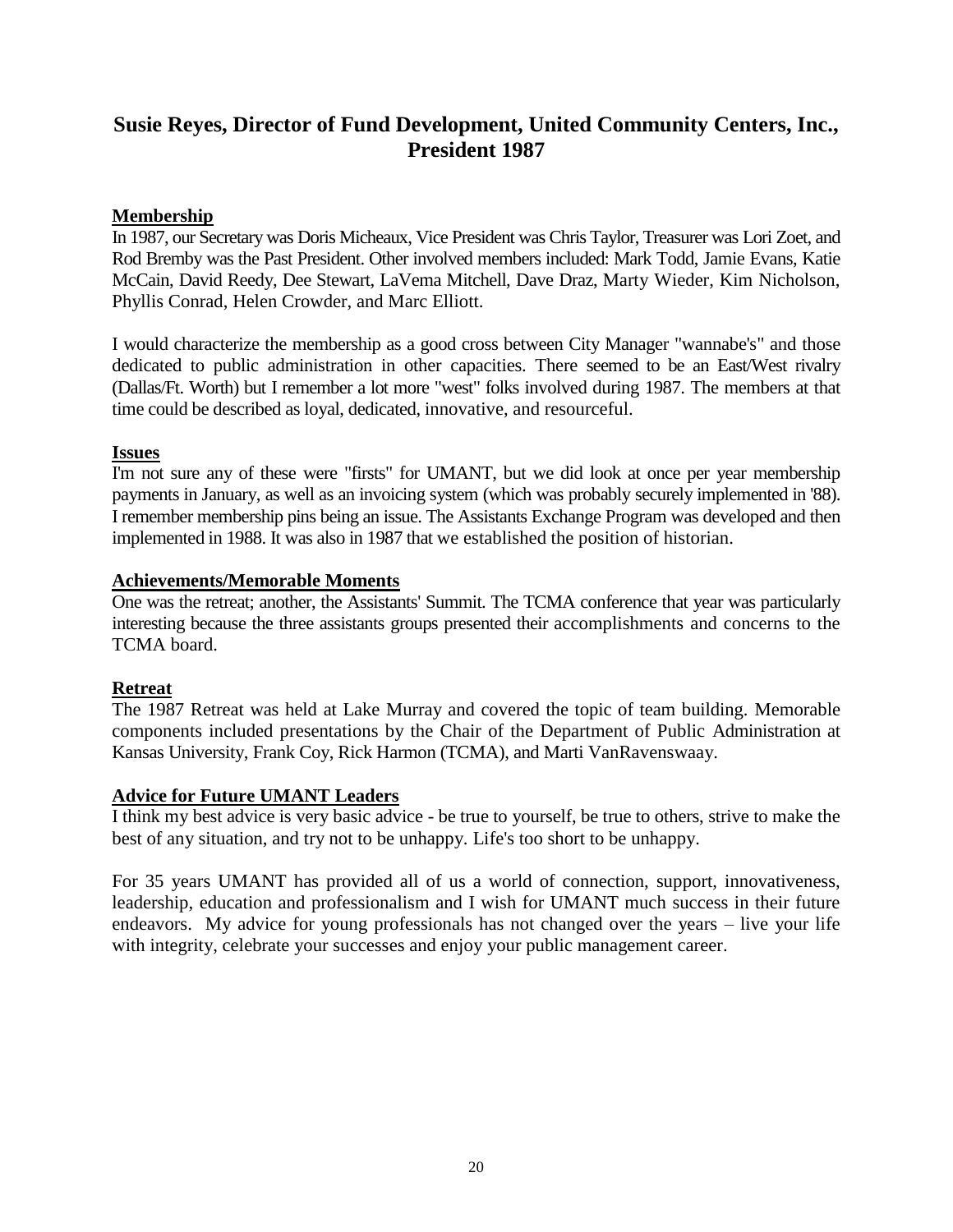# **David Reedy, President 1988**

# **Membership**

In 1988, the other UMANT officers included Dave Draz (Vice President), Lori Zoet (Secretary), and Marty Wieder (Treasurer). Other active members included Karen Grady, Chris Taylor, Doris Micheaux, Steve Norwood, John Winchell, Jamie Evans, Dave Eubanks, Susie Reyes, and Mike Collins.

By that time there was a good cross section of urban professionals from several arenas. Both large and small cities were well represented in the membership and there was about a fifty-fifty mix of those who were aspiring city managers and those who weren't. Most of the members were in their mid to late twenties.

# **Issues**

While I was involved with UMANT we dealt with several important changes in the program. One was the move to involve the UMAST and UMAWT groups in the retreat. Another was the implementation of the Assistants Exchange Program. We developed a membership recruiting poster inviting young people to "Plug Into Your Future". We also made strides by establishing taxexempt status for the organization.

# **Achievements/Memorable Moments**

The most memorable part was working with a great executive committee and presiding over a great organization of young professionals.

# **Retreat**

Retreat was in Lakeway, near Austin and the theme was "Tomorrow in Texas". The most memorable part of retreat was the Riverboat Cruise we took.

# **Advice for Future UMANT Leaders**

Be patient; listen to the membership and don't be afraid to err.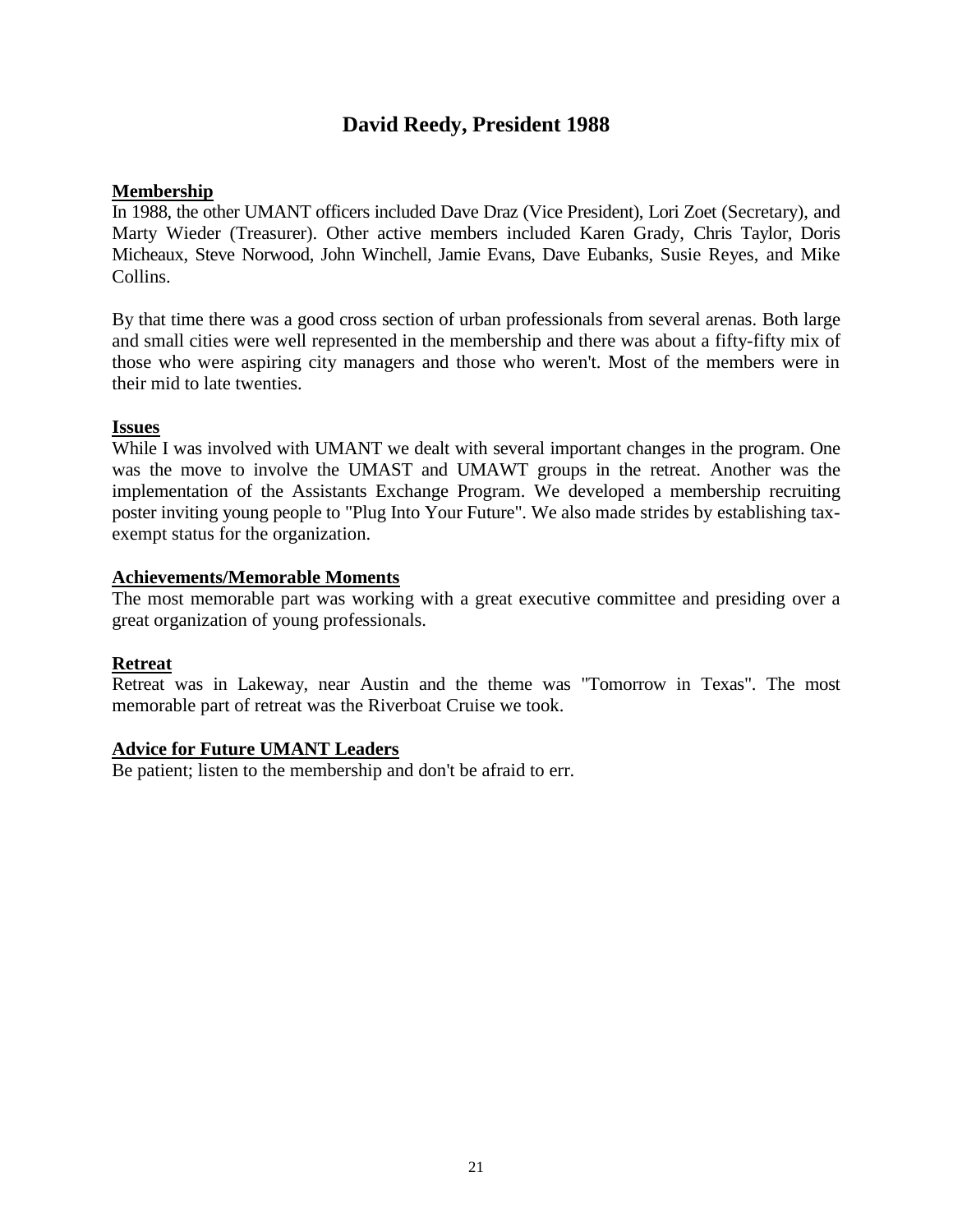# **Dave Draz, City Planner, City of Dayton, President 1989**

#### **Membership**

UMANT to me was always an enthusiastic group of great young professionals who worked hard and played hard! I'll bet it's the same today.

#### **Issues**

The one thing I do remember off the top of my head was a very heated debate about whether or not we should have membership pins and how they should be paid for. (From this vantage point it seems funny, but at the time it was pretty intense!)

#### **Retreat**

I remember really great retreats in Oklahoma and Austin. (We took a lot of heat from City Managers in Texas when we decided to go to Oklahoma! But, hey, they offered the best deal.)

#### **Advice for Future UMANT Leaders**

I did not appreciate the true value of my experience with UMANT until I got further into my career. There are indeed many immediate benefits, but like a good education, the value and meaning of your UMANT experience will be realized when you need it the most.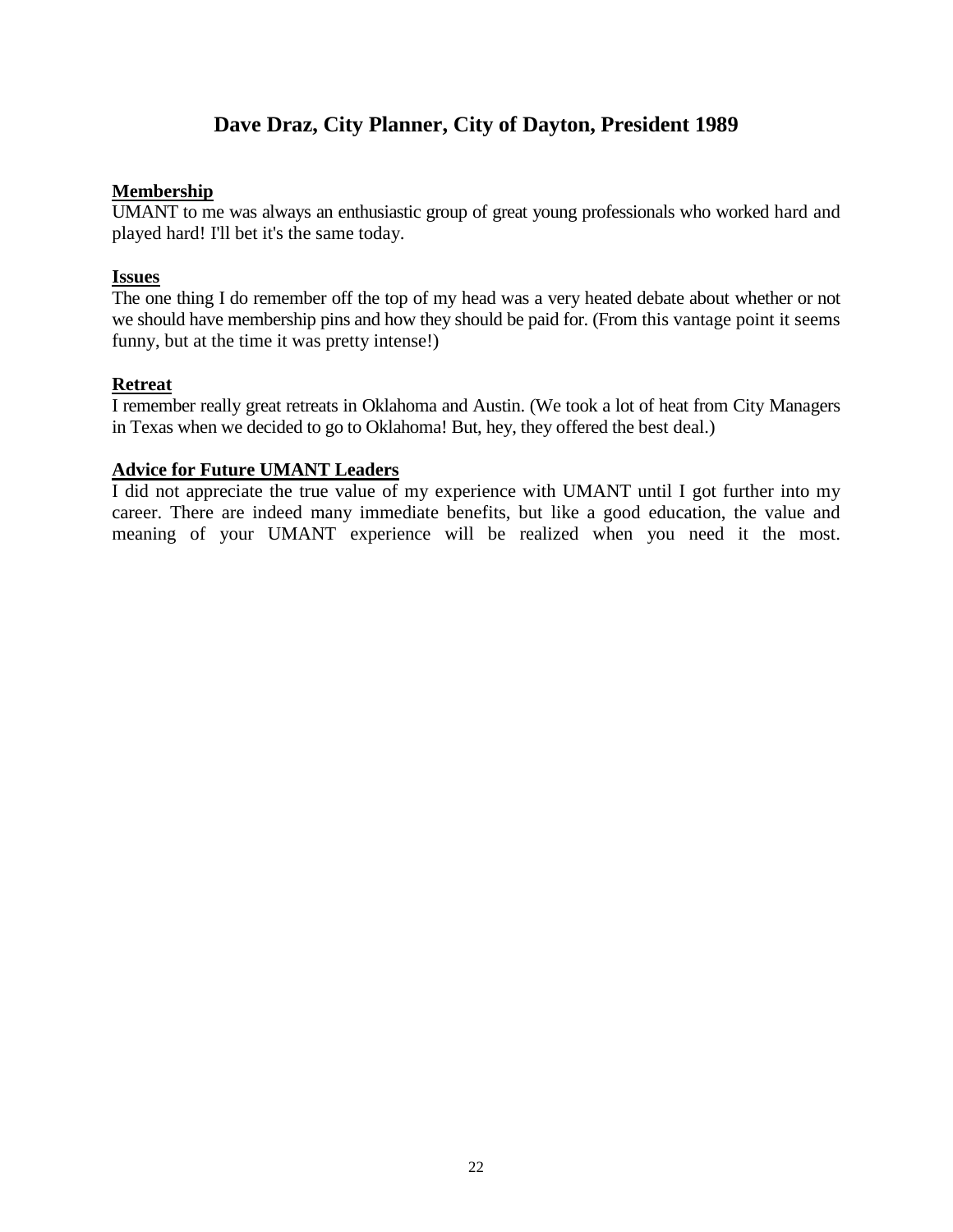# **Karen Daly (Grady), Assistant City Manager, City of Sugar Land, President 1990**

### **Membership**

In 1990, the UMANT officers were: John Winchell (Vice President), Barbara Bankston (Secretary), and Teresa Carreon (Treasurer). The activity level at the time was very high. We had excellent representation from Ft. Worth as well as Dallas and many other area cities. Kent Austin, Catherine Tuck, Steve Norwood, Marty Wieder, Mike Collins, Kim Nicholson, Mike Webb, Mike Stranger, Ann Born, David Reedy, and Dave Draz all had committee leadership.

The membership at the time can best be characterized as people with less than seven years of experience working as assistants or analysts either in the City Manager's Office or other city departments. The average age was under thirty and there was a mix of those married and single but few had started families. Most of the assistants were aspiring toward becoming city managers and many of them had relocated to the Metroplex during internships while working on their Masters degrees.

#### **Issues**

I had the pleasure of serving during a time when we began to look at the concepts of coordinating with the emerging assistants groups in other parts of Texas. We established a state presidents' annual meeting. We also worked on researching and clarifying our tax-exempt status.

#### **Achievements/Memorable Moments**

In 1990, the ICMA conference was held in Ft. Worth. We were able to negotiate an Assistants day rate for the conference so our members could attend at least part of the conference. That was a first for ICMA and they have continued the tradition ever since. We also conducted the first national Assistants Exchange program for seven assistants who came in one day before the conference. They were matched with an area city and learned about issues being addressed in Texas. This program also continues at the ICMA conference. We spent a good deal of energy "selling" the energy and capabilities of the Texas Assistants groups to ICMA.

#### **Retreat**

The retreat that year held in San Antonio on the Riverwalk. The major topic was Labor Issues of the 90's. The "three river rule" was invented!

# **Advice for Future UMANT Leaders**

Future leaders of UMANT should always position the organization "on the cutting edge". City managers often look to this group to track trends or identify emerging municipal issues. UMANT should be known for looking at issues BEFORE they are discussed at other conferences and regional meetings. UMANT's strength and reputation is a great vantage point to help launch city management careers.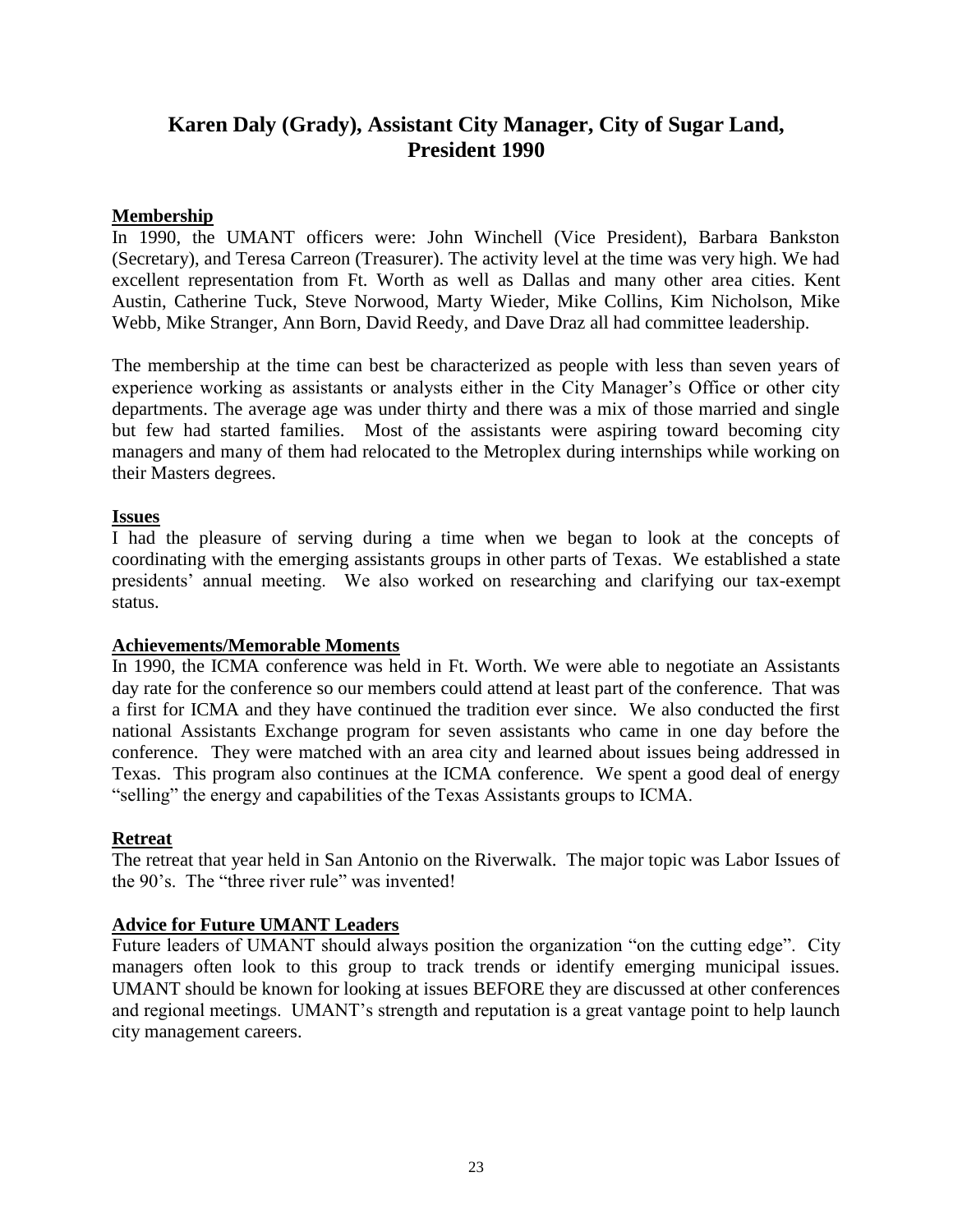# **John Winchell, President 1991**

I regret that I will be unable to attend this celebration. However, I continue to support UMANT through my membership and through encouragement of others to participate in UMANT. Thank you again, and good luck with the event.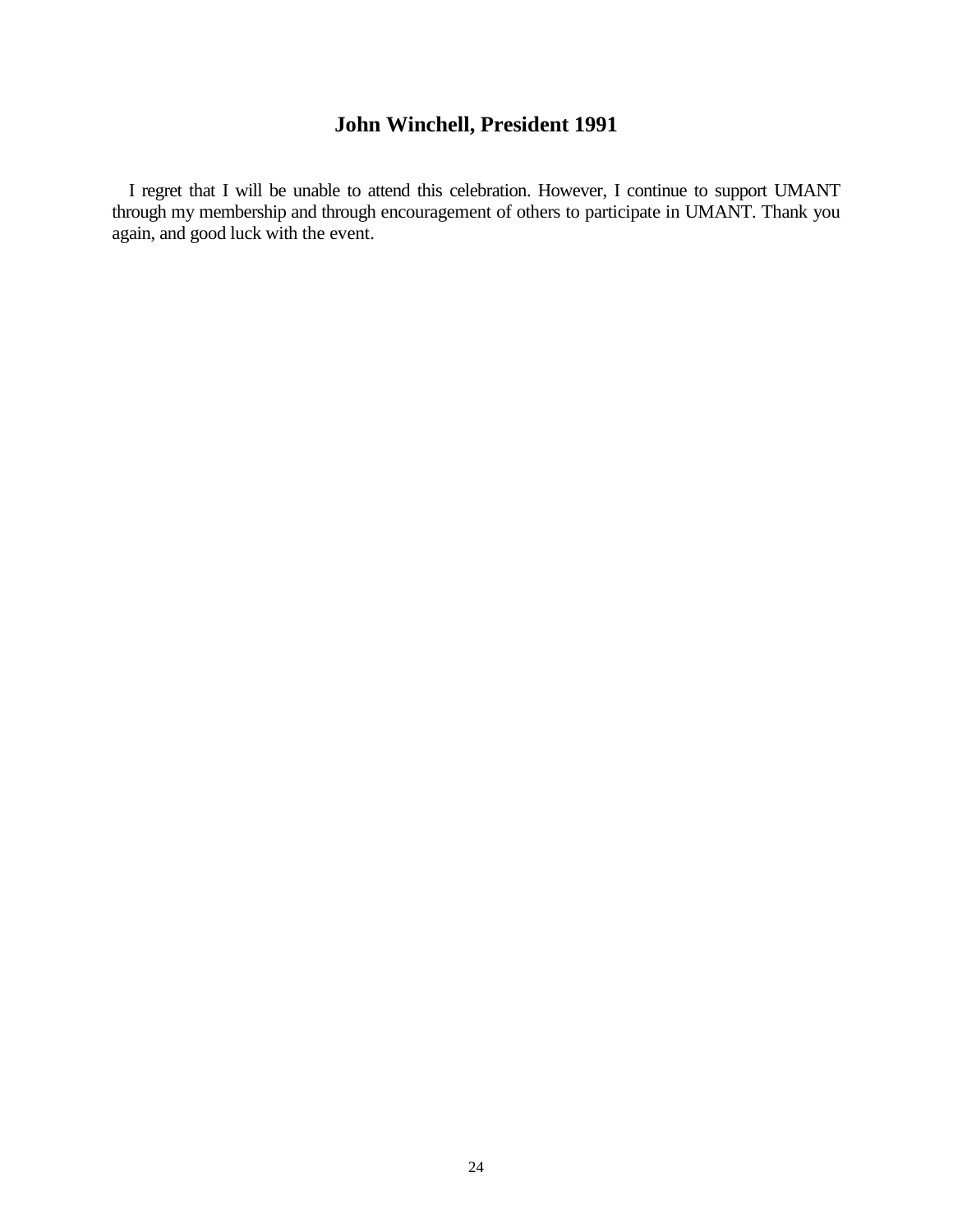# **Kent Austin, Director of Finance, University Park, President 1992**

# **Membership**

Most of the members were MPA's from mid-size and small cities. We were fairly evenly split between aspiring and non-aspiring city managers. Most of us were in our mid-twenties.

Committees included professional development, membership, retreat, university liaison, and probably a couple others. My main membership challenge was getting the committee chairs to attend the executive board meetings! I tried bribing them once by buying the first round at the post-meeting happy hour and that seemed to help. I don't recall the membership headcount but I want to say 200-250.

# **Issues/Achievements/Memorable Moments**

Three issues stand out – first was the ill-fated attempt to promote a TML publication called "Texas Government Today." It was a four-to-six page newsletter intended to be used in junior high grades as a teaching tool about TX local government. The president of TCMA at the time asked UMANT, UMAWT, and UMAST to help promote it. UMANT was the only one that agreed, and I attended some meetings of educators and tried to hawk the newsletter. Sadly it was I must say a rather dull product and nobody seemed too interested. It died a quiet death.

Next was the 20<sup>th</sup> anniversary celebration/dinner. This was a nice dinner held out at Grapevine's convention center. We had some early UMANT presidents attend and speak. Entrees were London broil and filet of sole if I remember correctly.

Finally was the continuing debate over what type of table skirt to purchase for use at UMANT tables at different events. I have no idea how this one turned out.

# **Retreat**

Retreat was at Tanglewood on Lake Texoma. The most memorable component of retreat was probably the President's speech (No, I'm kidding). We did not lose money, so I consider it a success.

#### **Advice for Future UMANT Leaders**

Stay active in UMANT and other organizations. Continue to read and learn from others. Look for opportunities to be a presenter at conferences. Remember that work is a creative undertaking and that you are building a legacy.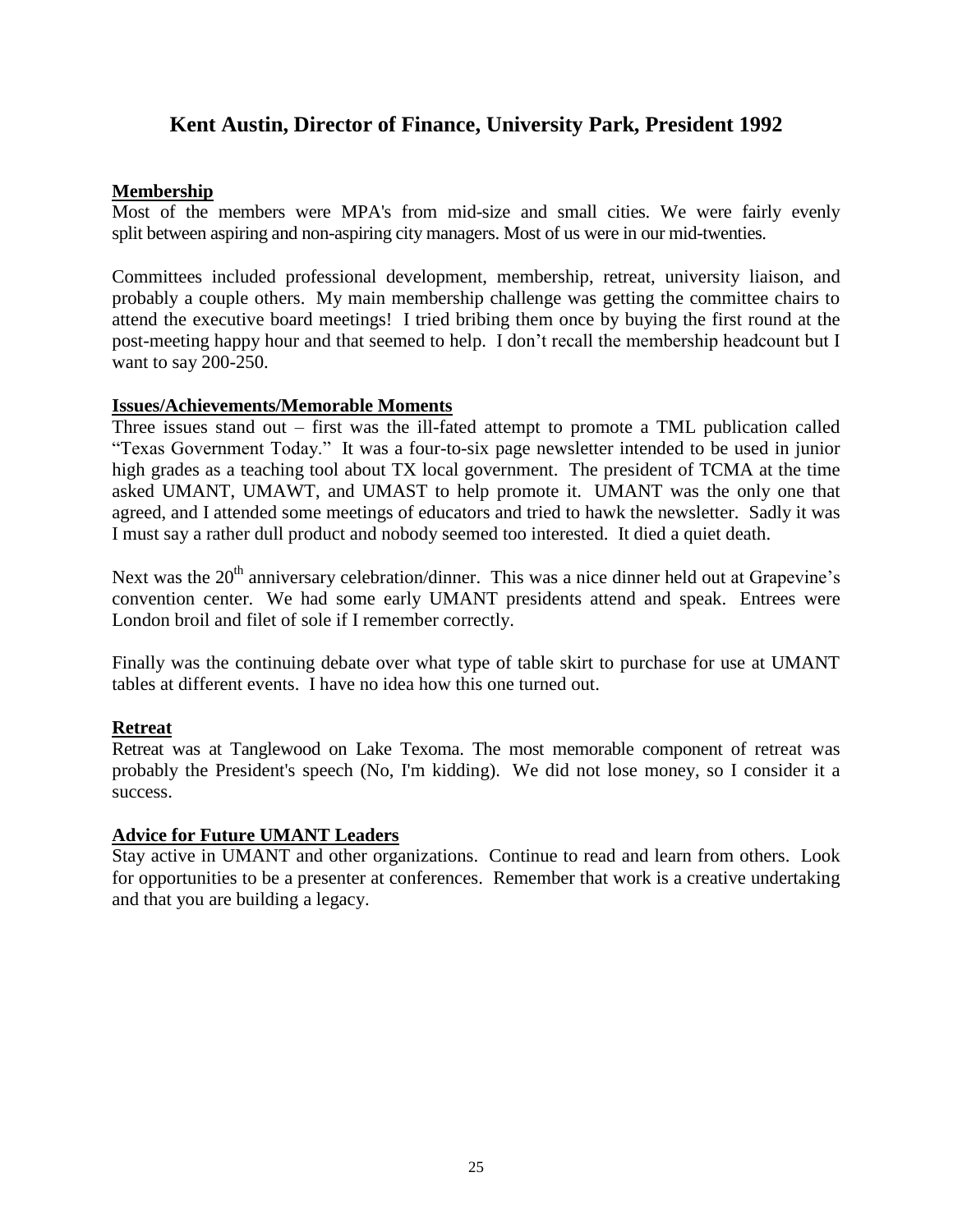# **Shana Yelverton (Rice), City Manager, Southlake, President 1994**

#### **Membership**

Other officers in 1994 included Trey Yelverton (Vice President), Modesto Mundo (Treasurer), and Paul Stevens (Secretary). The Committee Co-Chairs that year were hardworking and creative! They included: Christine LeBlanc and Michelle Melton (Retreat); Anne Borne and Kelli Dickerson (University Liaison); Grant Albright and Sam Scatterwhite (Golf Tournament); Donna Starling and David Tesmer (Membership); Trey Yelverton, Renee Tatterson, and Mitch McCasland (Newsletter); and Veronica Oglesby and Vesta Spitsnaugle (Professional Development).

Countless other members participated in the strong committee structure we had that year, and a number of UMANT members contributed by writing the "Assistants Word" articles or coordinating programs in their cities.

In my opinion, UMANT has evolved over the years to become an organization with broad appeal to young professionals in public management. I truly believe that those who aspire to be city managers still comprise the majority of the active membership, however, the program topics, newsletter, and other membership benefits extend to those who aren't necessarily interested in being a city manager.

Active members seem to be individuals who wish to be leaders and who are interested in working through UMANT to develop and sharpen their leadership skills. Additionally, UMANT provides excellent networking opportunities. I think we are all mindful of this as we make decisions about the level of participation we plan to offer to the organization. In my case, participation in UMANT had a number of benefits to me on a personal and professional level—giving back to the organization was, in a sense, a means of helping myself.

In general, I believe the membership of UMANT is comprised of young "up and corners" such as students or young professionals just starting out in the field.

#### **Issues**

One of the issues we were dealing with was credibility with the membership. As such, we conducted a customer satisfaction survey during the early part of the year and developed goals and objectives to try to meet the challenges posed by the membership in the survey. We made several important strides with UMANT that year.

One was an improved newsletter. As one of the most important benefits received by the membership, we allocated more resources to the newsletter, making it more visually appealing (color printing, photos, new masthead), and we established a strict production schedule to ensure that it was received in a timely fashion. We also offered the first Women in Public Management Workshop, which focused specifically on issues affecting women in the profession. This was a highly successful program, with over 60 participants! 1994 was the first year the UMANT golf tournament was hosted as a charity event. The tournament attracted 140 golfers and raised \$2,500 for a local chapter of the American Red Cross.

In 1994 we also initiated a Peer Mentorship Program. Approximately 20 matches were made in the inaugural year. Some of the matches resulted in long-term professional relationships. I'm still in touch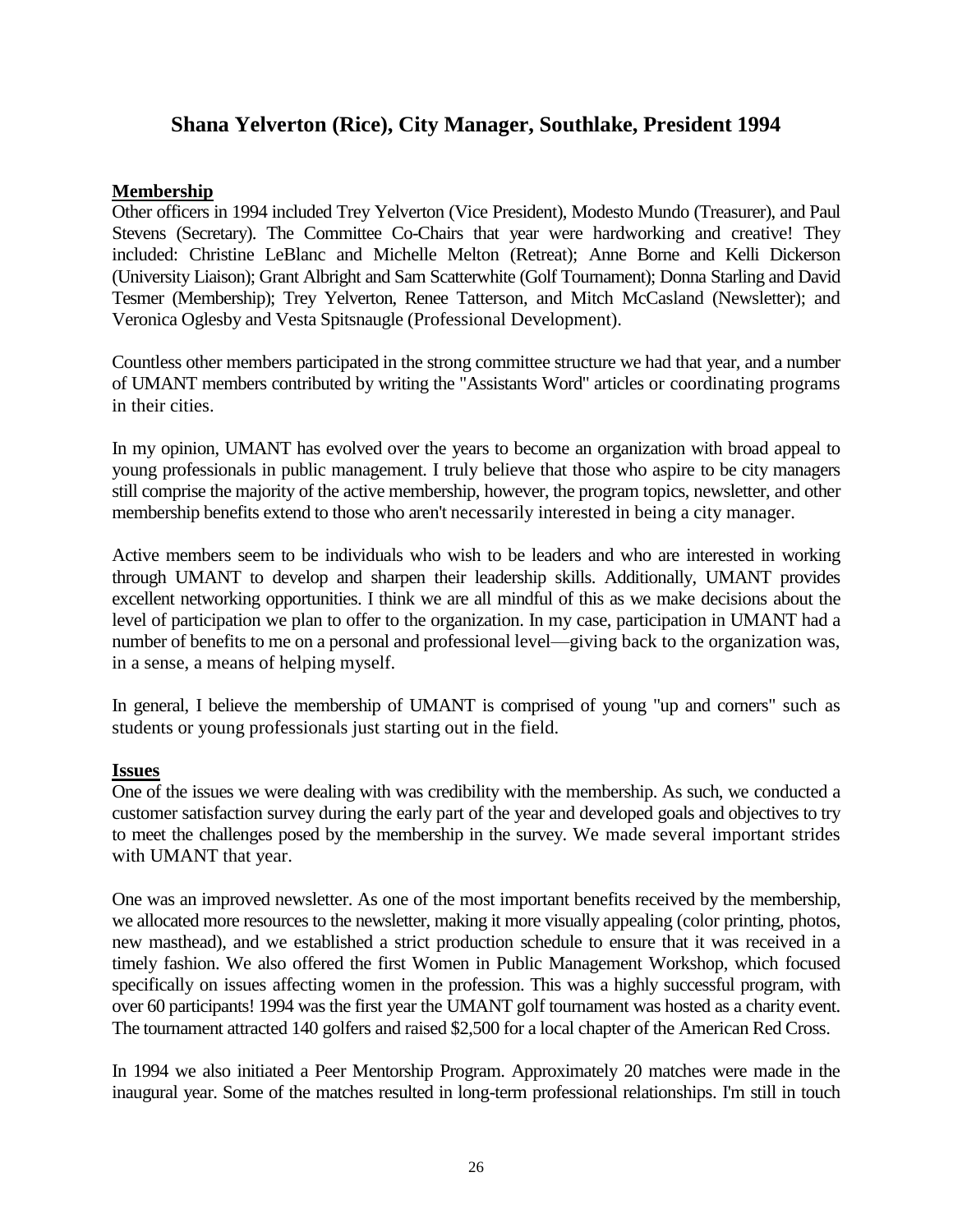with my "peer"! In an related effort, we incorporated a Peer Exchange Panel Into the Retreat Agenda. UMANT, UMAST, and UMAVVT members volunteered to make presentations about their own programs or initiatives during the retreat. (By the way, 83 people attended the retreat!) Another important stride was made as we initiated discussions with TCMA regarding ways to strengthen the relationship between the assistants groups and the TCMA board. We requested that a member representing the assistants groups be placed on the board as an "ex officio" member. The result was that UMANT and the other assistant group presidents are now provided with a copy of the board packet and are invited and welcomed to attend TCMA board meetings.

#### **Achievements/Memorable Moments**

I am very proud of the year we had in 1994. I personally was very satisfied with the results of the "Women in Public Management" workshop. We worked hard on the program, recruited excellent speakers, and had an excellent turnout.

We had such strong committee co-chairs that each and every event we planned was well executed and attended!

# **Retreat**

The retreat was held at Lakeway Inn, Austin and featured programs on emergency management, citizen participation programs, presentation skills, managing labor issues, and career advice. It was also the first year a "peer exchange" was incorporated into the agenda. About 83 people attended.

#### **Advice for Future UMANT Leaders**

UMANT has become a sacred institution. Do not take your responsibilities lightly! You are the leaders who will carry the torch forward and ensure that UMANT remains a strong, important, and credible organization. When you determine that you will participate, do so with energy and creativity. UMANT will benefit as an organization, but you will as well, since you will be able to develop leadership skills that will serve you throughout your career.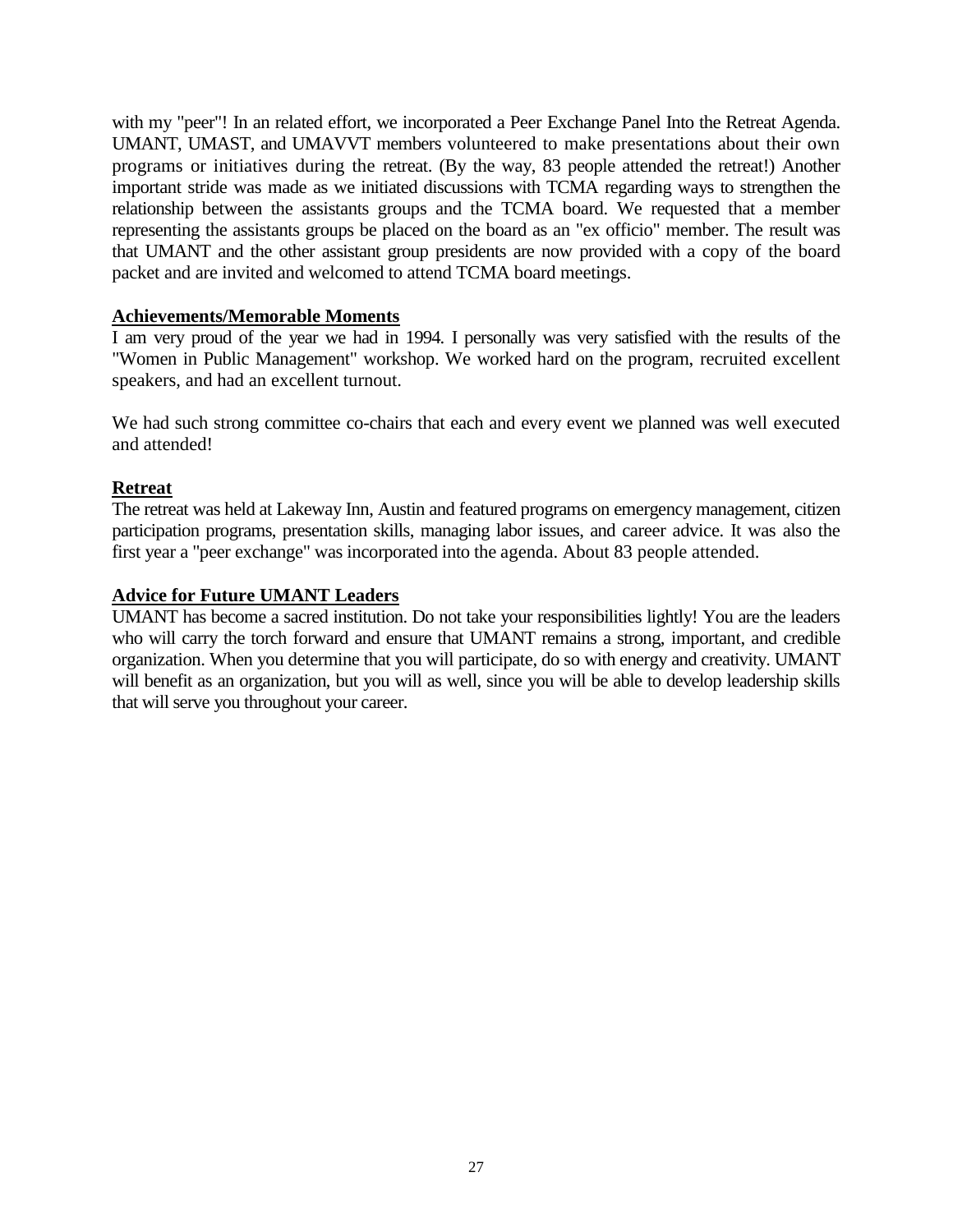# **Trey Yelverton, Deputy City Manager, City of Arlington, President 1995**

### **Membership**

- Vice President: Paul Stevens
- **Treasurer: Michelle Mellon**
- **Secretary: Christine LeBlanc**

# **Issues**

During my tenure, the golf tournament began to make money, and there were discussions on what to do with the funds. We decided to create a scholarship program with the funds. Also during my tenure, there were issues with the newsletter ranging from problems with the printer to concerns with the design of the newsletter.

# **Achievements/Memorable Moments**

- Created scholarship fund to assist students utilizing golf tournament proceeds
- Redesigned the newsletter using innovative technology to improve the quality

# **Retreat**

I met my wife, Shana, at one of the retreats at Lake Texoma.

# **Advice for Future UMANT Leaders**

It is what you put into it. UMANT is great for building networks of people to bounce ideas off, and to learn from as you progress through your career. I still work with and utilize those contacts that I met through UMANT. The opportunities are also multi-level as they are not just peer-to-peer. You have the ability to interact with city managers and those at higher levels to glean information from them. My advice would be to proactively engage with others, attend events and functions to get to know people, and try to avoid being a wallflower.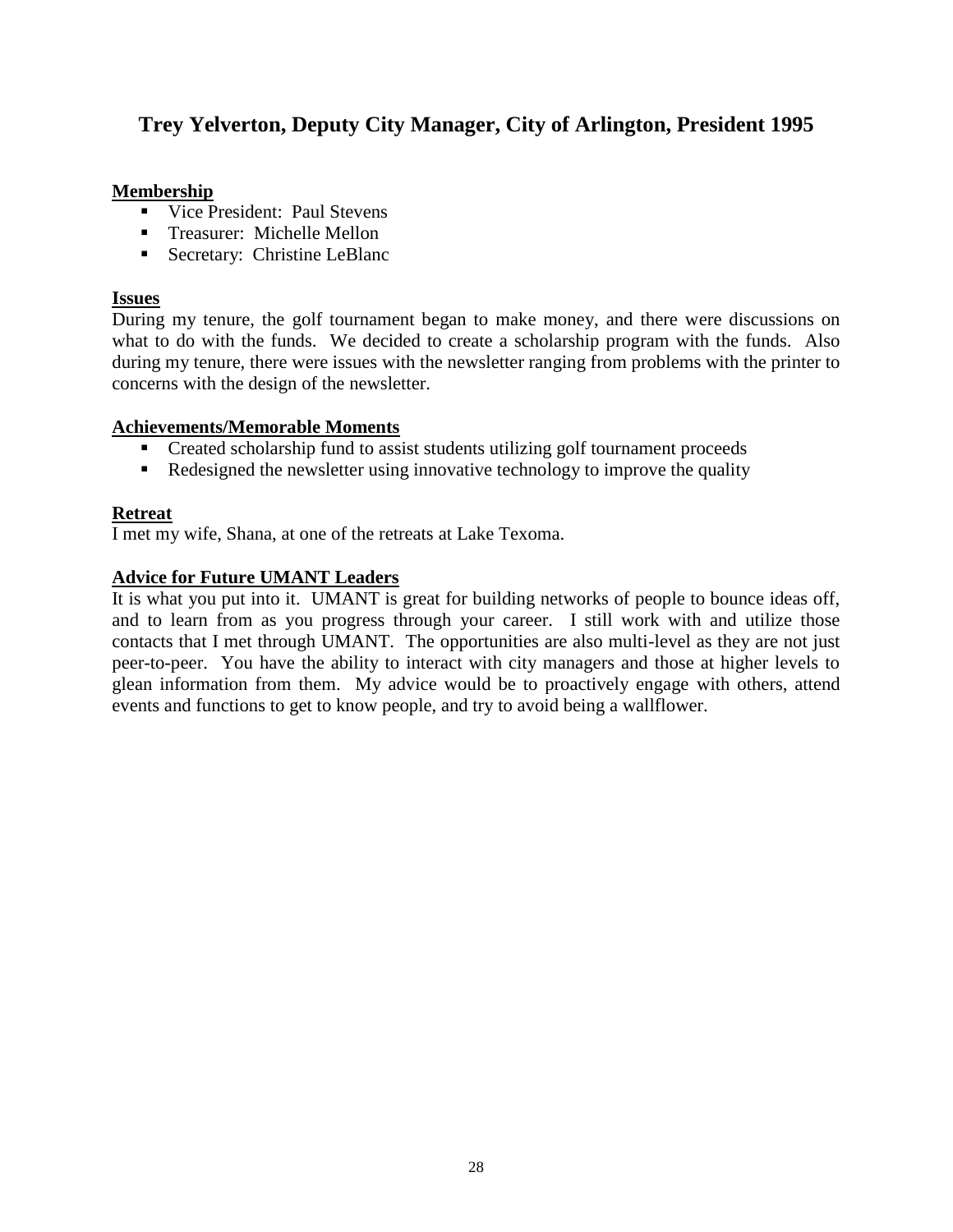# **Paul Stevens, City Manager, City of Waxahachie, President 1996**

#### **Membership**

The other members who were officers in 1996 included Michelle Thames (Vice President), Christine LeBlanc (Treasurer), and Veronica Rolen (Secretary). Also active at that time were Jerry Tweedy, Lisa McMillan, Shelli Siemer, Kevin Hugman, Margaret Somereve, Jay Chapa, and Felix Marquez.

Since I first joined UMANT in 1989, the membership has seemed to change. When I first became active, most of the members were single and on the city management track. As the years went by, several members got married and had children. Professionally, there seemed to be more members that weren't necessarily planning on becoming city managers, but were planning long-term careers in city government.

I think there are several reasons for this change. First, the people who held Assistant to City Manager and Administrative Assistant positions were staying in those positions longer. Second, there were new opportunities opening up in municipal government such as recycling coordinators, economic development professionals, public information officers, etc. These positions seemed to be a natural fit into UMANT. Third, a bunch of us just got old.

Throughout this period of change, one thing remained constant: the dedication UMANT members had for the profession and the organization.

#### **Issues**

One of the biggest discussions with the Executive Committee was the possibility of having the Statewide Assistants Retreat at South Padre Island. "Was it too far to travel?" "Would City Managers and other supervisors think it was too extravagant and not let their assistants attend?" We finally decided it was not too far and city managers and supervisors would not have a problem sending assistants to Padre. The retreat turned out to be a real success.

#### **Achievements/Memorable Moments**

What I will remember the most are the officers and committee co-chairs. It was an excellent group of people that worked together very well. We always had lively discussions about the direction of UMANT and the programs we offered.

#### **Retreat**

Since I accepted a City Administrator position during the middle of my term and had to resign, I did not make the retreat that was held at South Padre Island. Since I did not attend, I have to reflect on previous retreats, all of which are very memorable.

The one retreat that stands out to me was the second retreat I attended. It was in 1992 and was held at Lake Texoma. Since the retreat was held at a somewhat secluded resort, all of the attendees stayed on site. Previous retreats had been in larger cities and once the sessions were over, everyone scattered and there wasn't the opportunity for meeting people.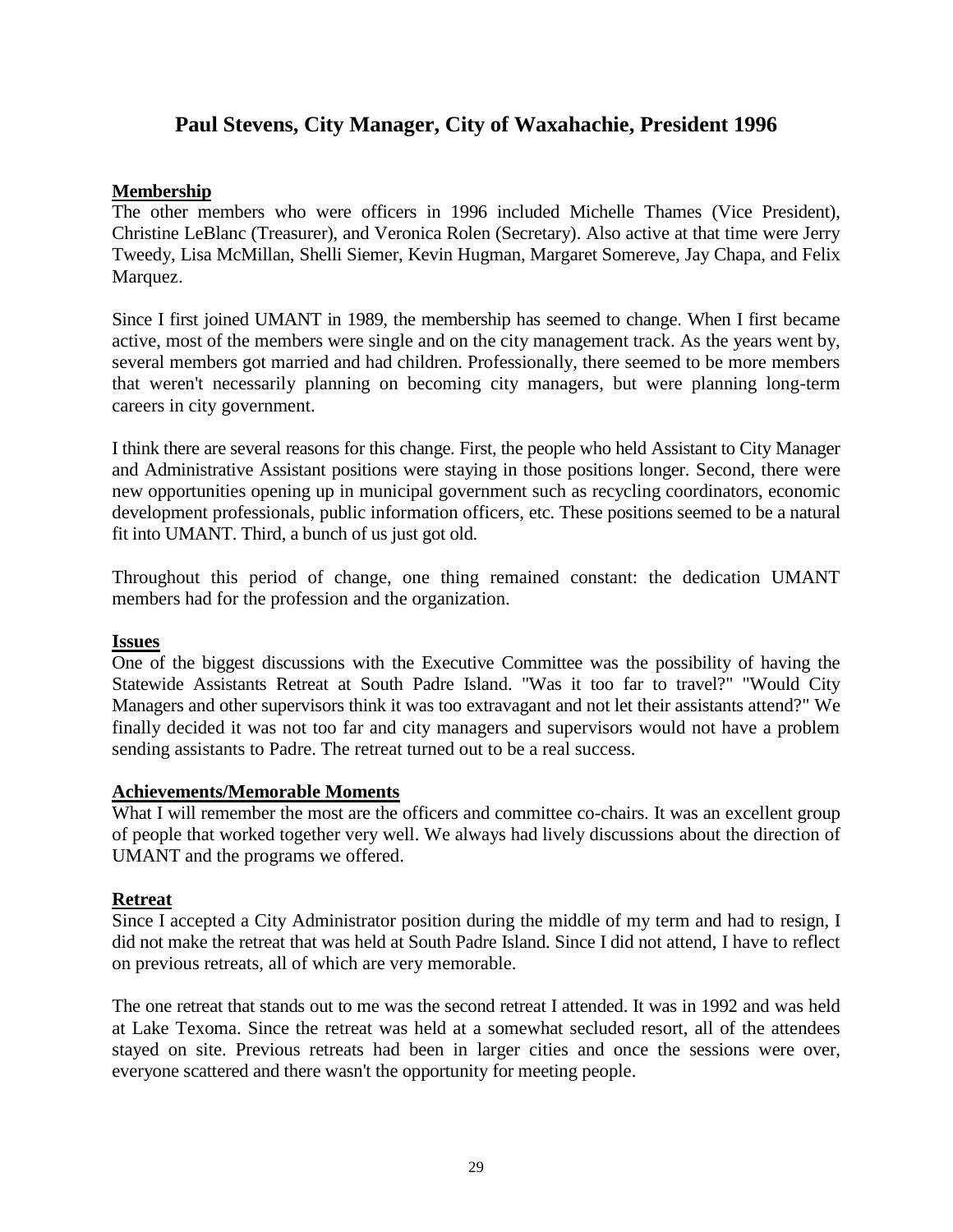The Texoma retreat had us all together during the entire retreat and it gave us the opportunity to get to know each other better and make some real friendships. Some people made better friends than others. Out of that retreat, two marriages resulted. Trey Yelverton and Shana Rice got married as did Jim Green and Christine LeBlanc.

# **Advice for Future UMANT Leaders**

Always remember that virtually all of the City Managers in the North Central Texas area are very supportive of UMANT and are willing to provide assistance, not only to the organization, but to individual members as well.

UMANT has an excellent reputation as one of the best assistants groups in the nation. I have also heard several North Texas City Management Association (NTCMA) members speak of the quality programming and services offered by UMANT.

I recently attended a University of North Texas Student-Alumni meeting for the Public Administration Department. As we were discussing programming for the upcoming year, several people (non-UMANT members), talking about the programs offered by UMANT and how good they were. Several of the committee chairs were designing their programs based on what UMANT had done.

The best advice I can give to the future leaders is to stay committed to UMANT and the profession. If you do that, everything will be just fine.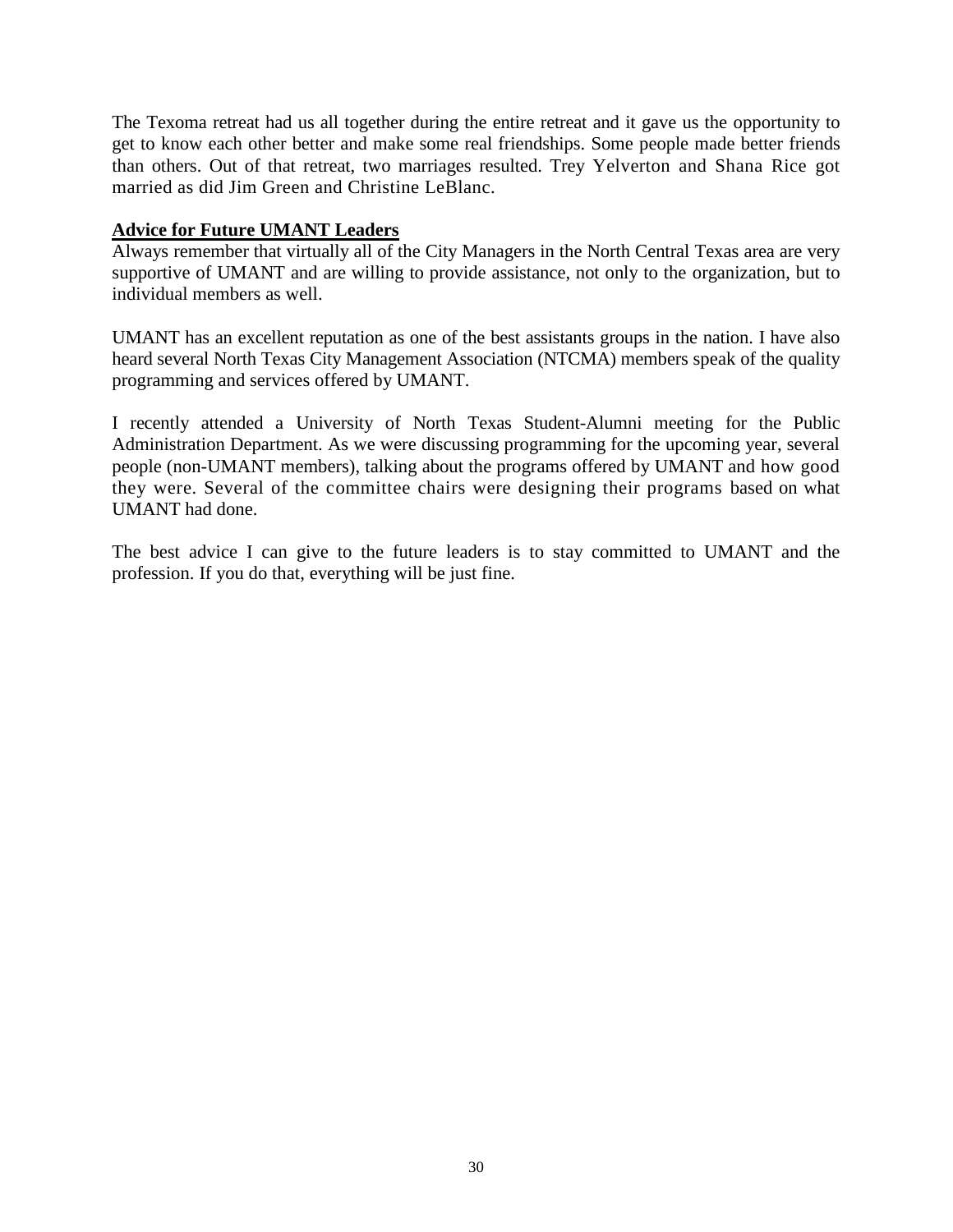# **Michelle Thames, Assistant City Manager, City of Richardson, President 1997**

#### **Membership**

Officers: Michelle Thames – President Jerry L. Tweedy – Vice President Margaret Somereve - Treasurer Lisa S. McMillan - Secretary Paul Stevens - Past President

Professional Development Co-Chairs: Ted Chinn Kathy Carlton

Membership Co-Chairs: Jay Chapa Shelli Siemer

Retreat Co-Chairs: Francine Ayers Andrew Eads

Community Service Co-Chairs: David Cardenas Renee Tatterson

University Relations Co-Chairs: Martin Bakal Veronica Rolen

#### **Accomplishments/Memorable Moments**

The members of the Executive Committee and volunteers serving on the various committees were incredible and fun professionals. Each of them effectively applied their individually great skills and knowledge towards exceptional UMANT programs and services. We started the year off with a bang with a Nuts and Bolts Workshop in January quickly followed by a February trip to Austin for "UMANT Day at the Legislature". This special event gave us a unique opportunity to watch the state legislature in action and Representative Fred Hill gave us special insights as a tenured member of the legislature in the capitol dining room. Following this strong start, we continued with a fantastic year of professional development opportunities, stretching our minds and enhancing our knowledge of local government within the region. Among our professional development programs were educational and insightful tours of DFW Airport, the Dallas Elm Fork Water Treatment Plant, the Fort Worth International Center, the Texas Motor Speedway as well as key sessions on the "ABC's of Budgeting" and Geographic Information Systems. Along the way we took some time out for networking, community service and fun through our New Member Reception, Golf Tournament, and the Statewide Assistants Retreat. New members were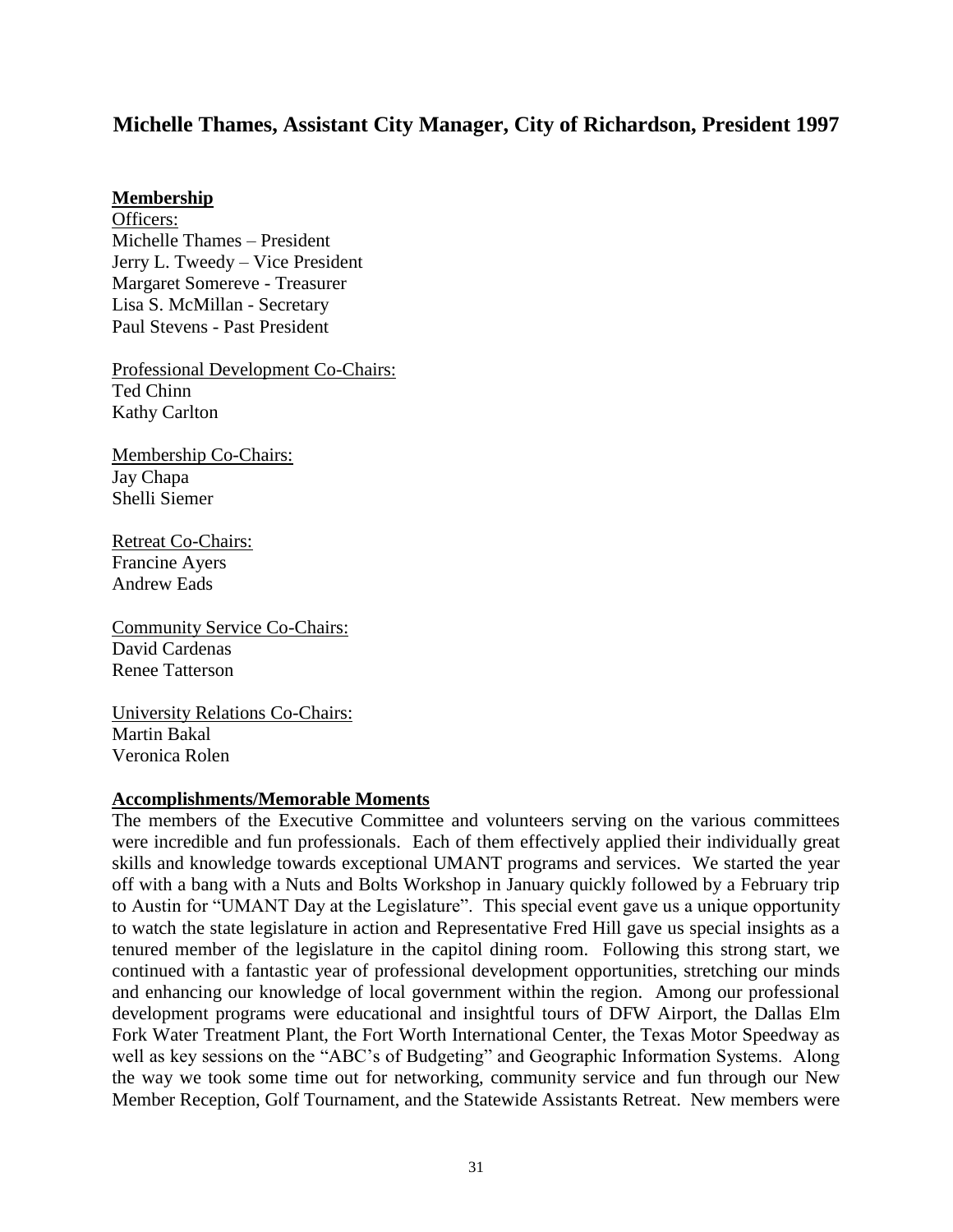added, \$2,100 were raised for the scholarship fund at the golf tournament of 88 players and nearly 100 assistants throughout the state attended the retreat. In December, we ended the year much like we began, with another big event – our  $25<sup>th</sup>$  Anniversary Banquet. Throughout 1997, a tremendous amount of time and energy was devoted to capturing and preserving UMANT's rich 25 year history. It was exciting to see many former members and leaders at the banquet for a time of reflection and celebration. With such an active year, I'd remiss in not recognizing the tremendous support and encouragement I received from Bill Keffler and Dan Johnson (both Past Presidents too!) throughout my active involvement with UMANT.

# **Issues:**

As an Executive Committee, we were never lacking in items to debate but the issues that come to mind now (ten years later) are . . . the seemingly never ending discussions about retreat location and who should host the retreat (UMANT or another assistant group), our efforts to get as many cities as possible to support participation in UMANT among their assistants, and the need to reinforce the importance of making participation in the inner-workings of UMANT enjoyable since we often went about our business so seriously!

# **Retreat:**

UMAST/UMAWT/UMANT/UMACT/UMPSET Retreat "Year 2000: Is Your City Ready" South Harbor Resort, League City, TX October 22 - 24, 1997

# **Advice for Future UMANT Leaders:**

Participate as much as you can in all that UMANT has to offer. The experience is invaluable and the connections you will make through UMANT will last a career and then some!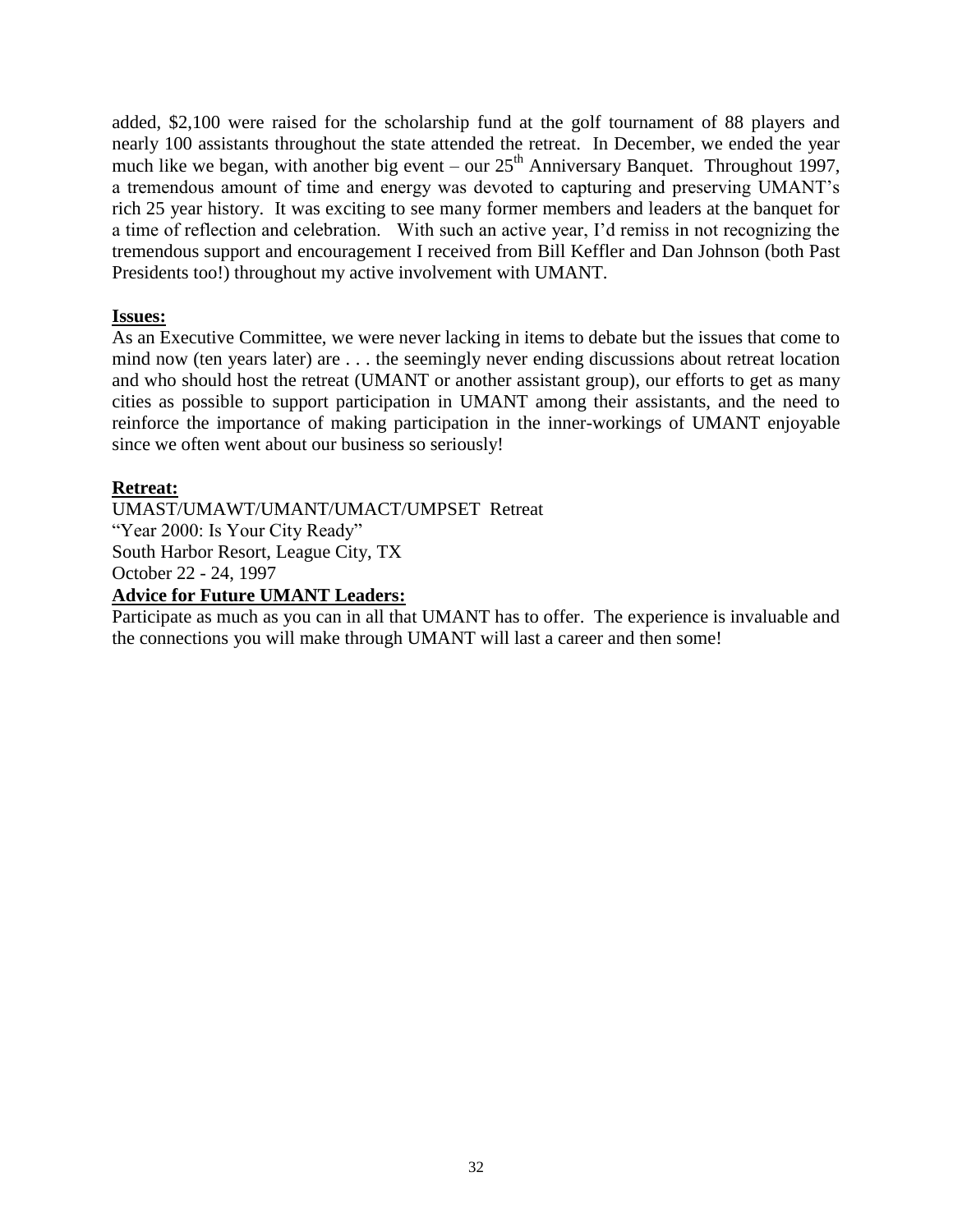# **Jerry Tweedy, Director, MAXIMUS Inc., President 1998**

### **Membership**

The membership in the mid-1990's was comprised of a mixture of individuals pursuing jobs as a City Manager and another contingent of individuals who were pursuing specialization in areas such as finance, budgeting, human resources and economic development.

# **Issues**

During the mid-1990's, UMANT was expanding and diversifying from a membership focused almost exclusively on City Management to a membership that had long term interests in other areas of public sector management. This diversification forced UMANT to expand programming from the traditional city management focus toward areas such as financial management, environmental concerns, and alternate career development.

# **Advice for Future UMANT Leaders**

Future leaders of UMANT should seek and promote development opportunities for all members. It is critical that the leaders of today continue the process of developing tomorrow's local government managers. The training opportunities should be forward thinking, relevant and from varying view points.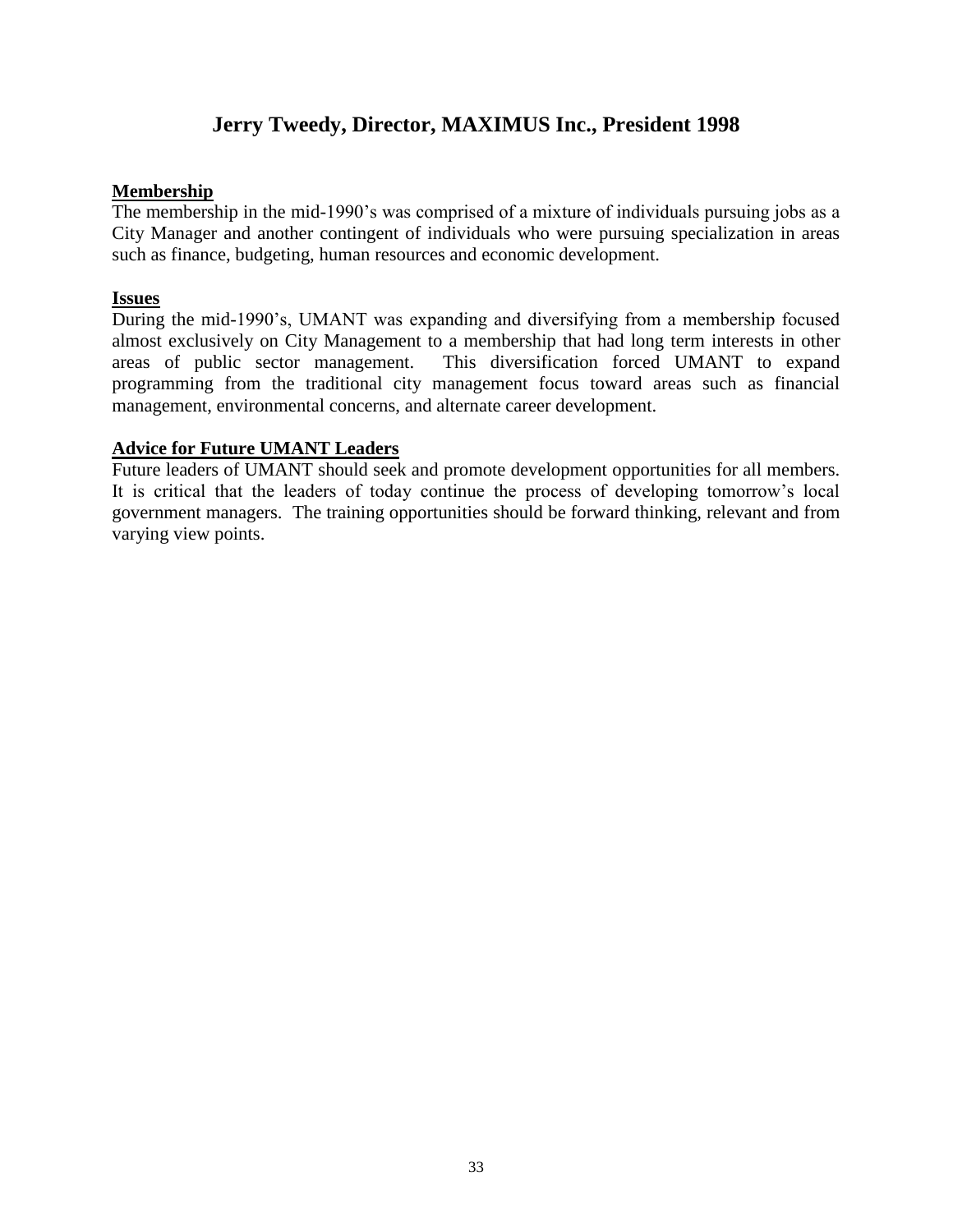# **Shelli Siemer, Assistant City Manager, City of Allen, President 1999**

# *The following was taken from the December 1999 President's Message:*

"It is with great pride that I look back on UMANT's accomplishments for 1999. This year's Executive Committee focused our goals around UMANT's rich history by building upon the direction set by previous UMANT leadership. The overriding goals for UMANT included increasing the membership base, refocusing the organization on leadership development by involving members in UMANT's committee structure, strengthening the affiliation with City Managers, and improving the organization's financial status. All of the programs and events this year lead to an increase in the membership base, and improved financial status.

UMANT's success is dependent upon the commitment and dedication of those who take on a leadership role in the organization. This year 22 members participated as committee members and 15 members participated on the Executive Committee. Some highlights of the organization's accomplishments are as follows":

# **MEMBERSHIP COMMITTEE –** Co-chairs: Mario Canizares, Thom Moton, and Mark Fadden

Committee: Leah Adams, Ternisa Hutchinson, Karen Richardson, Willie Watson

- UMANT membership increased to 213 members, which is a 29% increase from last year's total membership.
- Membership fees totaled  $$7,365$ , which is  $$1,665$  over anticipated membership dues
- Membership directory was enhanced to provide members with a RESOURCE directory

#### **PROFESSIONAL DEVELOPMENT –** Co-chairs: Lisa McMillan, Melisa Leal

Committee: Jennifer Carmack, Gloria Lopez-Carter, Scott Welmaker, Ted Chinn, Karen Richardson, Michelle Smithen, Valerie Bradley

- Professional Development committee approached the year with two primary goals in mind, increased programming and diversification in the programs offered, including the management series and the learning series
- UMANT offered 16 professional development programs with approximately 314 individuals attending the programs

**CONFERENCE COMMITTEE-** Co-chairs: Jennifer Hibbs, Shanna Sims

Committee: Jeff Jones, Chris Boyd, Stephen Quirk, Karen Richardson, Lori Segura

- For the first time ever, the Statewide Assistants Conference was held in the Dallas/Fort Worth metroplex. The City of Fort Worth hosted the annual conference.
- There were approximately 60 attendees with 13 sessions offered and 34 speakers.
- The conference had a positive financial result with a total balance of \$5,537. This is the first time in three years that the conference has been financially beneficial.

**GOLF TOURNAMENT/COMM. SERVICE COMMITTEE -** Co-chairs: David Morgan, Scott Campbell Committee: Janet Birkenbile, Shawna Cortez, Jeff Jones, John Eaglen, Sarah Smaardyk,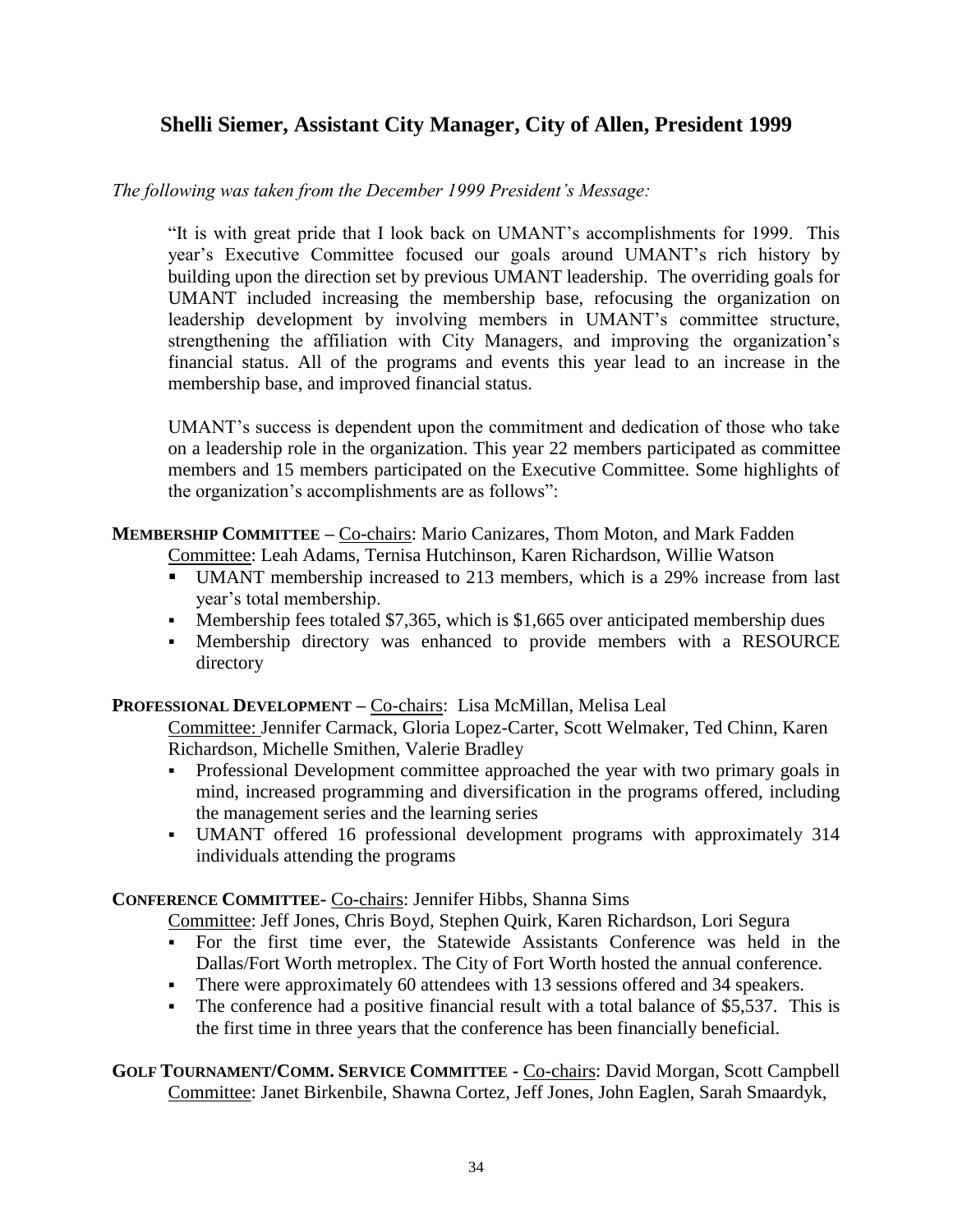Nora Wittstruck

- First year to host a joint NTCMA/UMANT golf tournament
- Tournament raised a total of \$2,062 toward the UMANT Scholarship fund

### **SPECIAL PROJECTS COMMITTEE –** Chairperson Bob Winchester

Committee: Cliff Keheley, Jr., Jack Thompson, Jennifer Wright

- Sponsored a successful one-day conference on Community Relations. The interactive program was well planned and executed.
- Coordinated two UMANT surveys during the year to obtain input from members on UMANT's direction.
- **OFFICERS -** Sheri Campbell-Husband-Secretary; Bill Shipp-Treasurer; Jennifer Howry-Vice President contributed a great deal to this year's UMANT accomplishments. The monthly newsletter continues to improve with this year's inclusion of the monthly city manager's column entitled *From the desk of.* Most importantly, the financial status of UMANT improved from a beginning balance of \$3600 to an ending balance of \$7,800. Additionally, the UMANT scholarship fund grew \$1,100 and now has an ending balance of \$9,900.

TEAMWORK truly paid off. It has been an honor to serve as the 1999 UMANT President, it is an experience that I will cherish and hold close to my heart.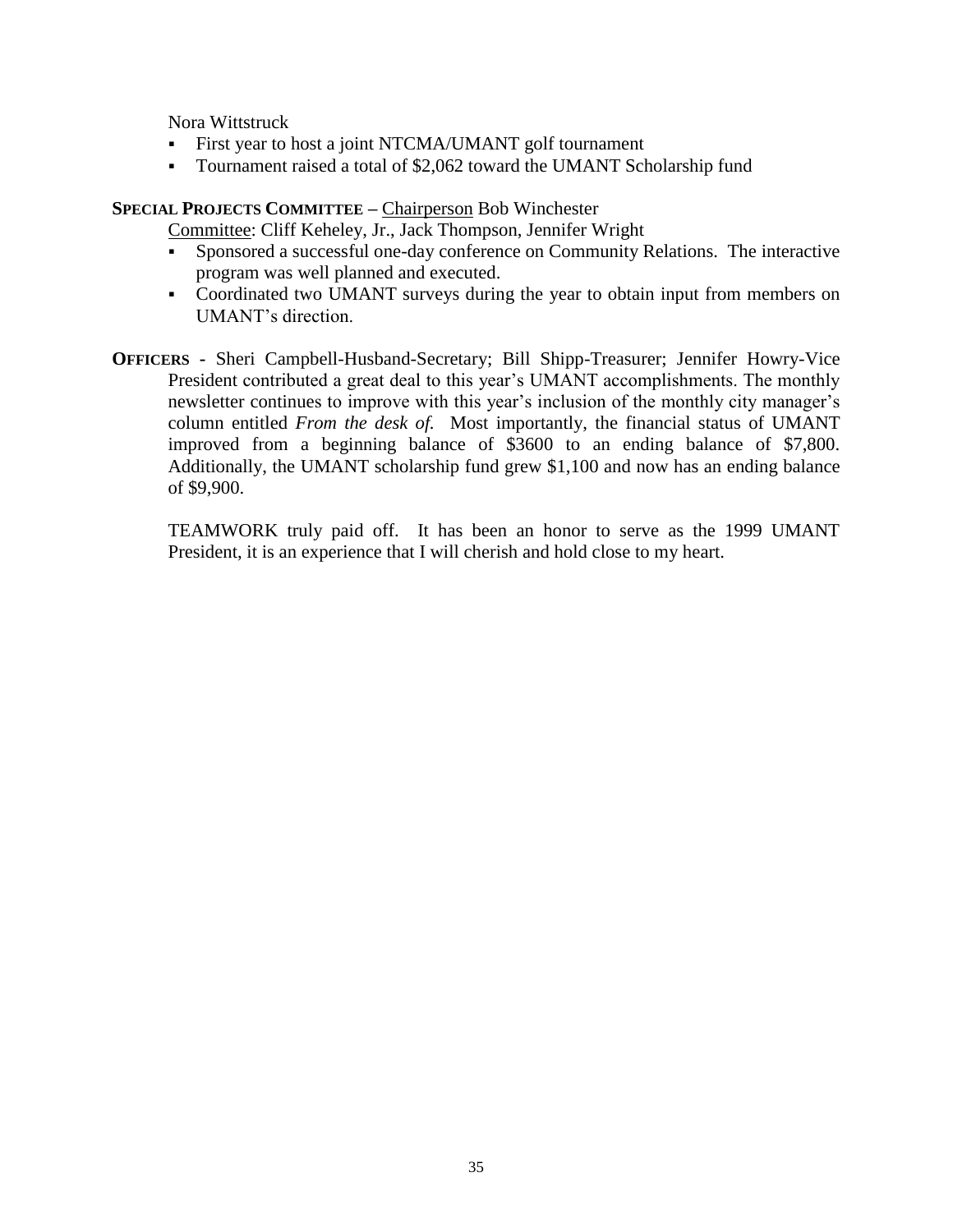# **Jennifer Fadden, Assistant City Manager, City of Weatherford, President 2000**

#### **Membership**

We had about 200 members in UMANT in 2000. The membership was made up of mostly assistants, but we also had several city managers and deputy city managers that were active and actively supported the organization and its mission. The UMANT Executive Officers in 2000 were: Jennifer (Howry) Fadden, President, Sheri Campbell-Husband, Vice-President, Mario Canizares, Treasurer, and Jeff Jones, Secretary. The participation level was very high, and we had a very broad geographic representation, including members from not only the immediate Dallas/Fort Worth Metroplex, but also outlying cities like Dublin, Lockhart, Corsicana, Jacksboro, and Cleburne.

We had a very strong Executive Committee of 14 members in 2000, and another 18 members participated on committees, but several people put forth a ton of effort to make the organization successful in 2000. I recall that Ted Chinn (Mesquite) and Nora Wittstruck (Richardson at the time, now Moody's) pulled off a fantastic golf tournament with NTCMA, earning over \$10,000 for the UMANT Scholar Fund. Steve Evans (Arlington) and Jack Thompson (Burleson) put together a great series of professional development programs that year; Lisa McMillan (Tarrant County) and Thom Moton (Corsicana at the time, now Greenville, NC), organized a one-day conference on Smart Growth; and Valerie Bradley (Southlake at the time, now Mesquite) and Karen Richardson (NCTCOG) organized a very successful conference with over 65 attendees in Corpus Christi. Finally, David Morgan (Richardson), Bill Shipp (Addison at the time, now Commerce), and Shanna Simms (Carrollton at the time, now Addison), reorganized the membership database, reintroduced new member packets, published a membership directory, and hosted a UMANT reception at each of the university MPA programs.

#### **Issues**

The Executive Committee in 2000 focused their goals around UMANT's rich history by building upon the direction set by previous UMANT leadership. Those goals included increasing UMANT membership; refocusing the organization on leadership development by involving all levels of members in UMANT committees; strengthening UMANT's affiliation with city managers; and improving the organization's financial status.

#### **Achievements/Memorable Moments**

I appointed a Task Force on Experienced Assistants when I was president to help determine how UMANT could better serve some of its experienced members and how the organization could better retain members beyond the traditional period of active membership. The task force was made up of all Assistant City Managers and former UMANT officers, including Paul Stevens, Chris Terry, Michelle Thames, Shana Yelverton, and Trey Yelverton. They looked at the issue of the professional development needs of current and former members who had advanced beyond the entry to the mid-management stage of their careers. The primary recommendation out of the task force was for UMANT to continue to fill the niche that it carved out 28 years earlier—keep offering quality professional development targeted to its primary membership audience and plug in the more experienced assistants as program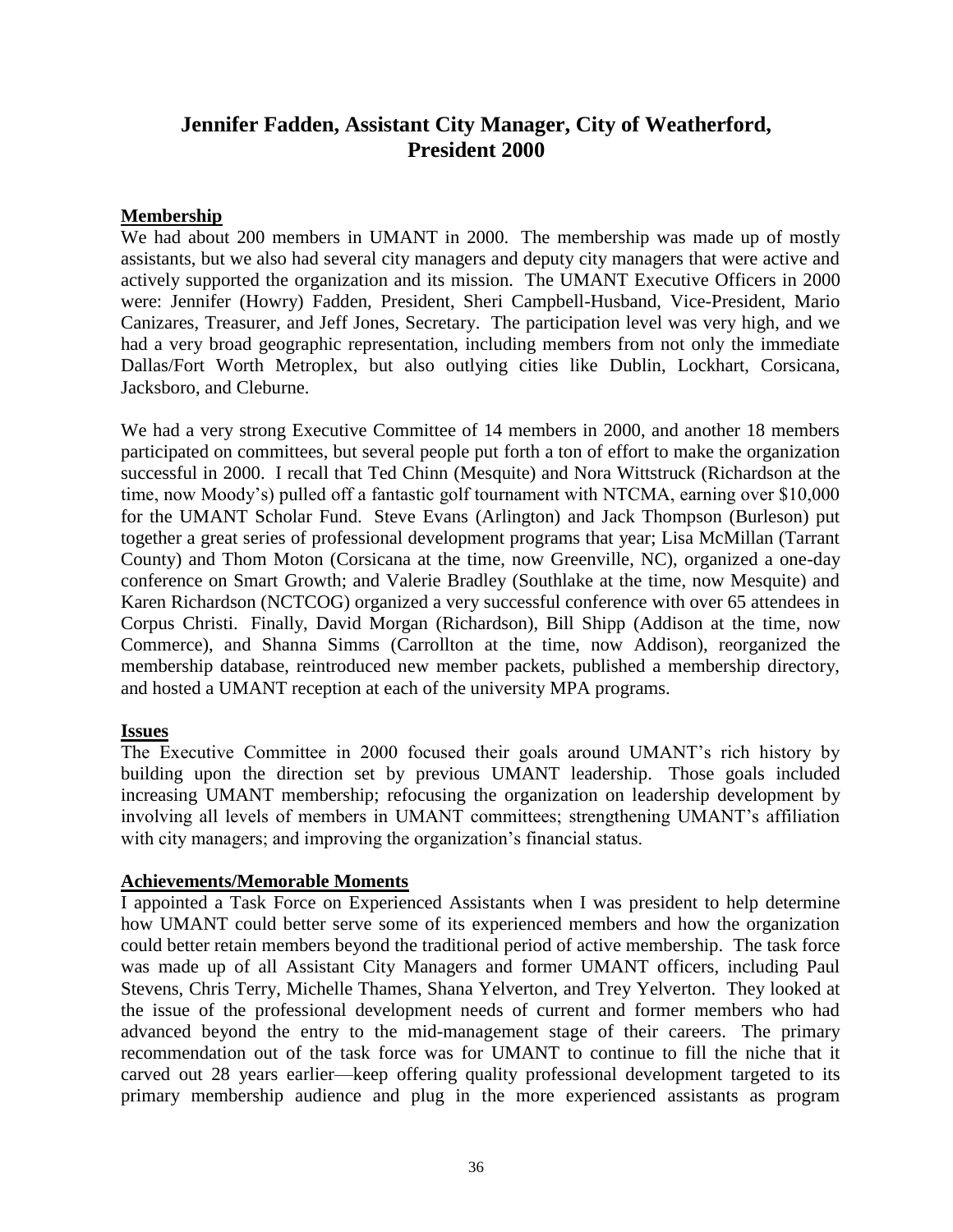presenters and mentors.

# **Retreat**

The conference co-chair in 2000, Karen Richardson, broke her foot in two places trying to catch her plane to go to the conference. She still made it—on crutches—and fulfilled her conference responsibilities with grace and professionalism.

# **Advice for Future UMANT Leaders**

Stay connected—those in the profession know and understand what we deal with on a daily basis in public service. Maintain those relationships, and rely on them for advice and counsel, as you never know when you are going to need it. In addition, take good care of UMANT's financial health—35 years of past leaders are relying on you for it!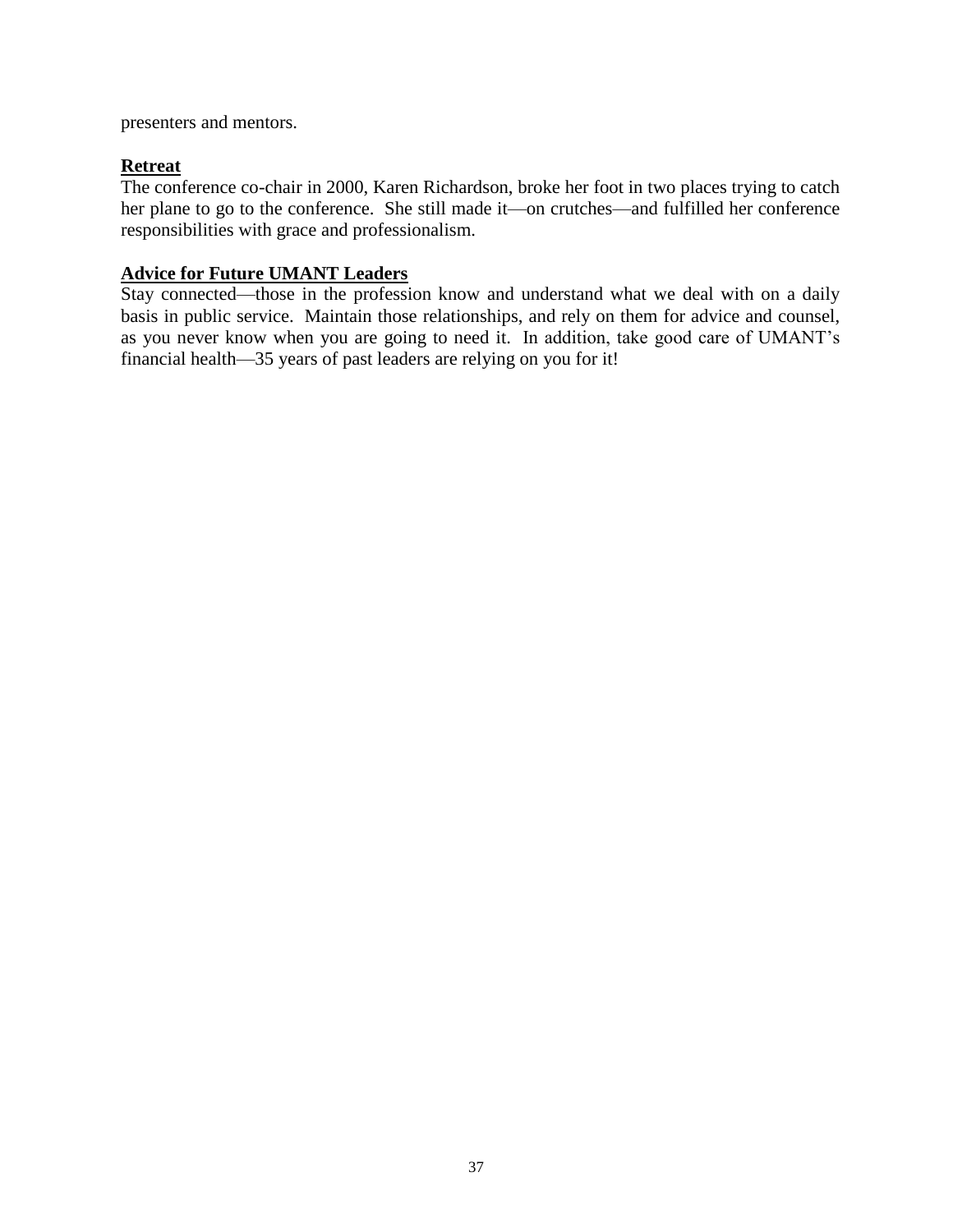# **Sheri Campbell- Husband, Director of Neighborhood Services, City of Burleson, President 2001**

# **Membership**

- In 1997 I was asked to chair the committee to plan UMANT's  $25<sup>th</sup>$  Anniversary **Banquet**
- I was first on the Executive Committee as a Conference Co-chair in 1998.
- Was elected as Secretary (to fill an unexpired term) in 1998
- Served a full year as Secretary in 1999
- Served as Vice President in 2000 and President in 2001

#### **Issues/Achievements/Memorable Moments**

In 1998, UMANT still hosted what was called a "retreat" annually. But the other Texas assistants' groups had long been invited/included, and some assistants had trouble getting funding to go to what employers perceived as more of a party than a professional development venture. So we changed the name of the event to the Statewide Assistants Conference and formalized an agreement between all of the assistants' groups for everyone to play a formal role in planning the conference.

In 1998-99 UMANT went through a ROUGH bylaw revision process that I think all EC members from that time will remember both vividly and differently. Things certainly were kept lively during that period and I think it made for some healthy growth, both of the individuals and the organization.

During my time on EC, we continued to search for ways to keep members active after they "graduated" out of EC/officer roles in the organization. This may be something the organization struggles with forever, but I hope we started the ball rolling by creation of the Lifetime membership category, which encourages long-term membership in and support of the organization.

One of the things of which I am proudest is the step the EC took in the year I was president to name UMANT's annual scholarship for Bill Pitstick. The recognition of his support and stature in the profession was well deserved, and I'm VERY pleased that we got it done while he was still alive and able to appreciate the gesture. I still hear from his family how much it meant to him and still means to them that the scholarship bears his name.

#### **Retreat/Conference**

Honestly, I remember conference from the year I was conference co-chair a LOT better than from the year I was president. I do know the conference BOTH years was in Austin. And in 2001, I think I remember freezing to death in a golf cart with Mark Israelson during our preconference golf outing. I also believe Mirenda McQuagge was one of the conference co-chairs that year and I recall her being more than a little stressed out (understandably).

#### **Advice for Future UMANT Leaders**

Enjoy your time in UMANT for all that it REALLY is. It is a time for learning, networking,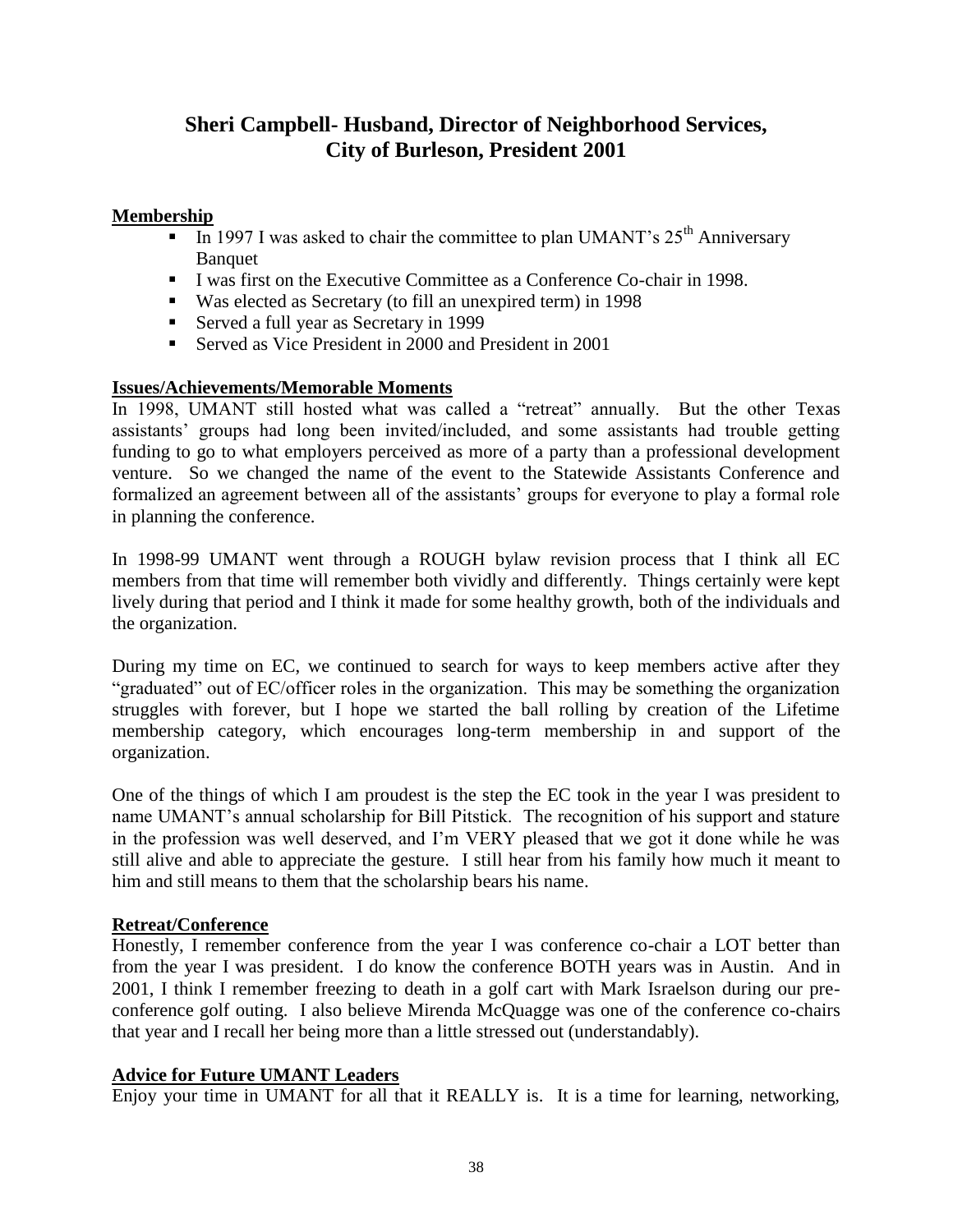socializing (not the same thing), absorbing the occupational culture, and networking some more. While what you will learn and the people you'll meet in UMANT will be important *to* you and *for* you, don't become so consumed by the minutiae of administering the organization that you don't thoroughly enjoy your time with your fellow UMANT members. You'll never get that time back once it's gone.

# **Other**

My time in UMANT has given me some of the greatest memories and friends of my whole career in public management. It has also given me the opportunities for some of my proudest moments…and my most stupidly prideful ones. To those who were part of those shining successes, my thanks for your contributions. To those who were part of my less-than-stellar moments, my thanks for your patience and (I hope) forgiveness.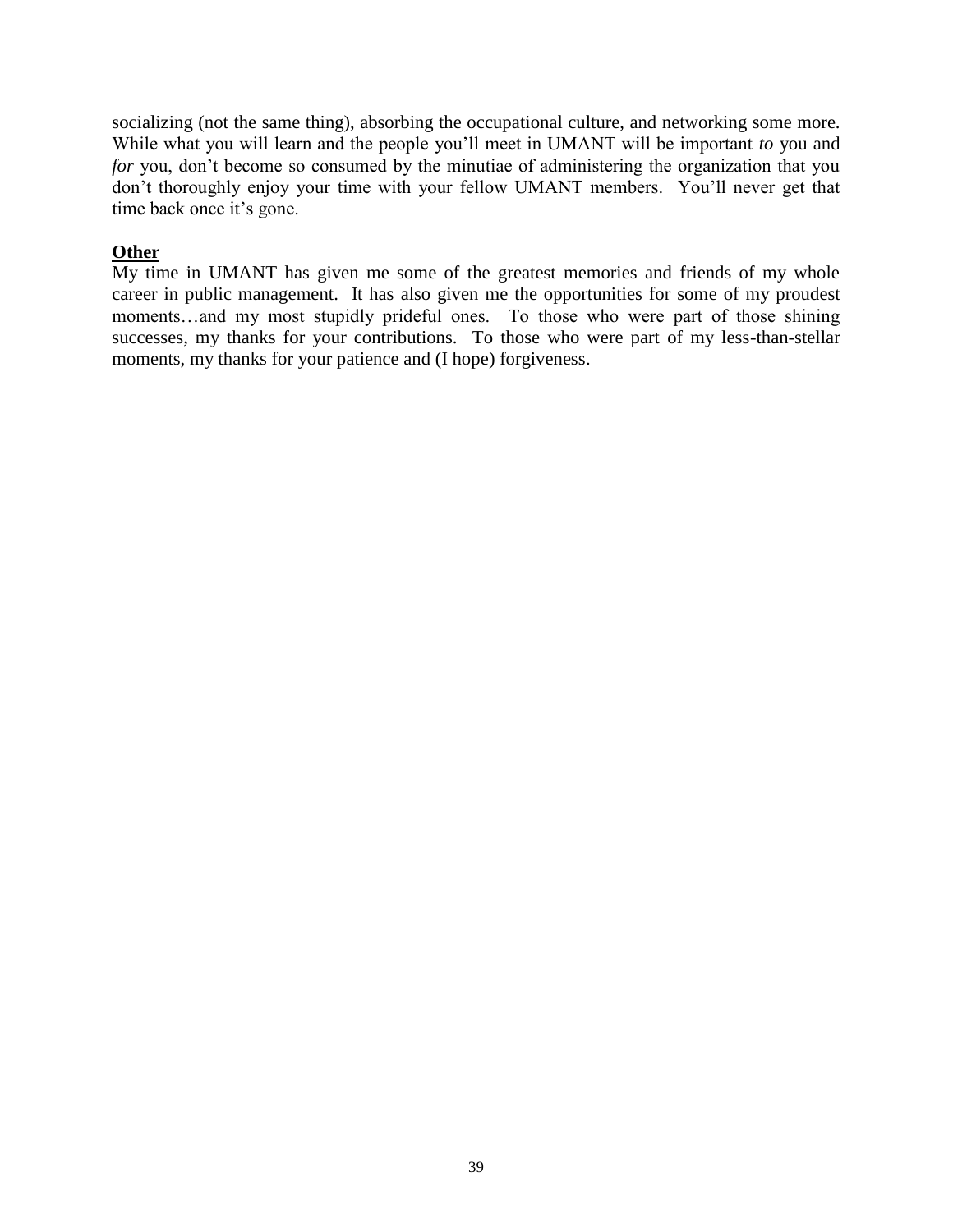# **Mario Canizares, Assistant City Manager, Town of Addison, President 2002**

#### **Membership**

Officers: Mario Canizares, President Jeff Jones, Vice-President David Morgan, Treasurer Valerie Bradley, Secretary Sheri Campbell-Husband, Past President

Executive Committee: Jason Little, Conference Committee Marisol Trevizo, Conference Committee Mark Israelson, Membership Eric Olmedo, Scholarship Committee Mirenda McQuagge, Special Projects

#### **Issues**

In 2002, UMANT celebrated its  $30<sup>th</sup>$  anniversary as an organization. The issues that we faced in 2002 were very similar to the previous 29 and now the following years toward our  $35<sup>th</sup>$ anniversary. We continued to debate on how to drive membership, increase participation at the professional development programs and annual conference, and lastly where UMANT needed to position itself on its philosophy of being an organization that focuses on developing future city managers or city management in the broader sense.

One of the goals of the Executive Board that year was to increase leadership participation in UMANT through adding an additional committee chairperson to the Annual Conference and Golf/Scholarship Committees. The Board also wanted to mix in members to manage these committees that had not had not been in that capacity before. As president, I was responsible for asking, no I mean begging people to join and run a committee. Fortunately, most everyone accepted my request and we were off and running the organization.

#### **Achievements/Memorable Moments**

That year we also began the outsourcing of the UMANT website. UMANT had a website for some time, but it needed constant maintenance and upkeep and it was decided that we would be better off placing that responsibility to an outside provider. In 2002 the city of Dallas hosted the Statewide Assistants Conference. It was one of the highest attended conferences since we were able to draw a number of our members that would otherwise not have the ability to travel out of town. Overall, we had a great year, UMANT was solid financially, the Golf Tournament was successful and we were able to maintain the scholarship at \$1,000 and still add to the scholarship fund, the annual conference paid for itself and we added a little reserve for future conferences, and we added members and grew future leaders.

My most memorable moment was attending one of our first Executive Committee meetings and looking around the room and seeing "the Old Timers" and "the New Kids" and thinking that this is a great bunch of people that will continue to lead this organization further and further for the betterment of city management. I think that Mr. Pitstick would have been proud.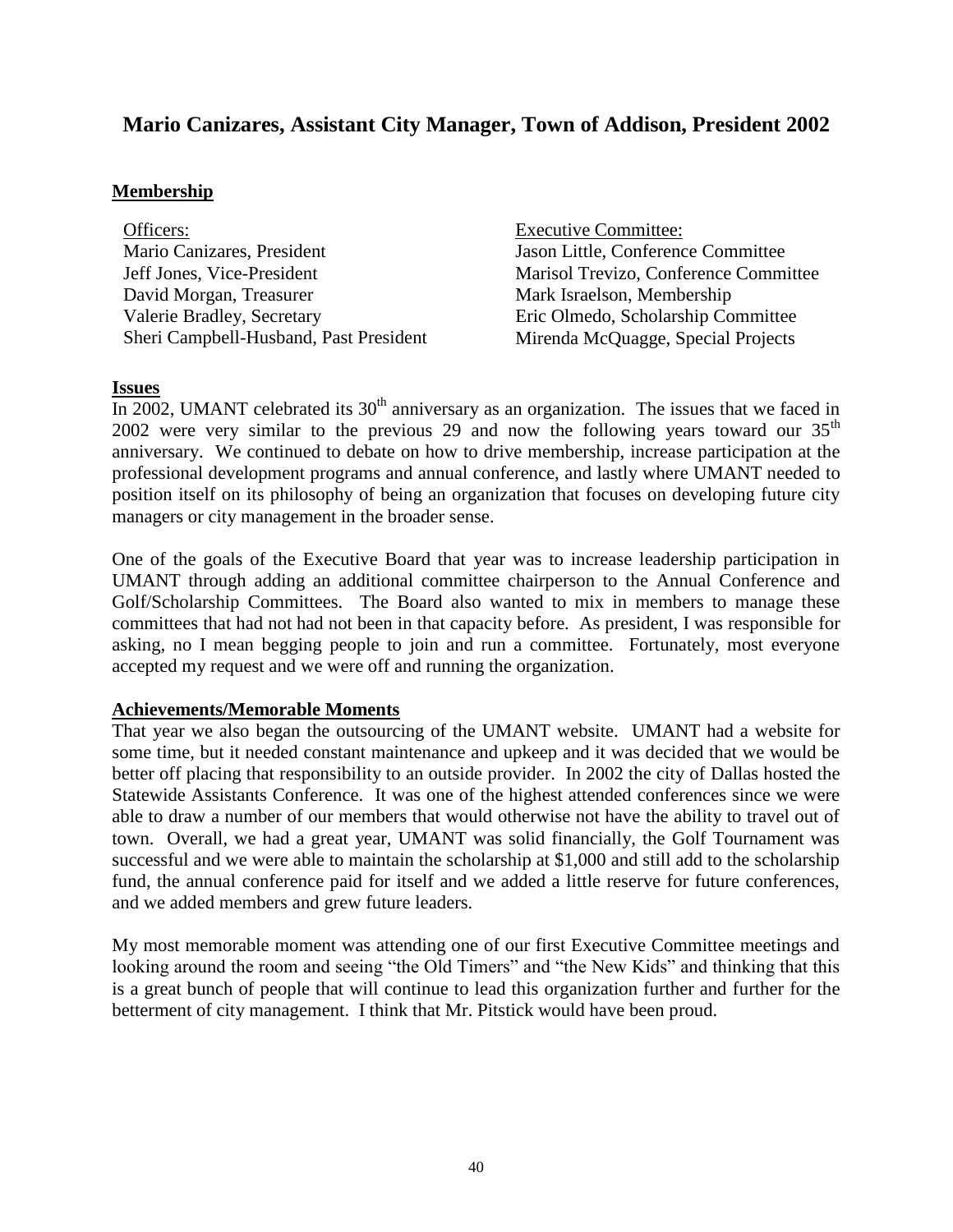# **Jeff Jones, Assistant City Manager, City of Hurst, President 2003**

#### **Membership**

| Officers:                |
|--------------------------|
| Jeff Jones – President   |
| David Morgan - Vice      |
| President                |
| Valerie Bradley-Treasure |
| Eric Olmedo-Secretary    |

Committee Chairs: Mindi Hurley Pamela Rambo-Estill Marisol Trevizo

Scholarship: Paulette Hartman Lori De La Cruz Jason Little

Professional Development: Anna Fuller Carol Griffith Keisha Ward

Conference: Karen Herrmann Mark Israelson

Special Projects: Mirenda McQuagge Dawn Linzie

#### **Issues**

UMANT began to shift to more electronic communication venues. A notable change was the transition from hardcopy monthly newsletters to an electronic copy that was emailed to members and friends of UMANT. We also improved UMANT's new website to help market the organization's programs and member services.

UMANT continued to knock down common misconceptions that the organization is only for aspiring city managers by building a broad membership across departmental lines. The city management profession continued to present a strong influence, but membership continued to diversify at all levels of local government. Our 2003 executive committee was a perfect illustration of this significant progression.

#### **Achievements/Memorable Moments**

First and foremost, I want to publicly recognize each of the executive committee members for all of their hard work. They were the driving force behind all of the programs and accomplishments in 2003, and I was truly honored to be able to serve along side them. I also want to acknowledge the support of Hurst City Manager Allan Weegar and the encouragement of Shanna Sims, Jennifer Hibbs and Sheri Campbell-Husband, who were instrumental to my involvement in UMANT.

The Professional Development Committee organized some exceptional programs in 2003. UMANT also reached out and collaborated with groups we had not previously worked with such as the local American Society for Public Administration (ASPA) chapter and Conference of Minority Public Administrators (COMPA).

In addition, UMANT collaborated with the Urban Management Assistants of West Texas (UMAWT) and held the annual statewide conference in Lubbock, TX. It was the first time the assistants group met in west Texas.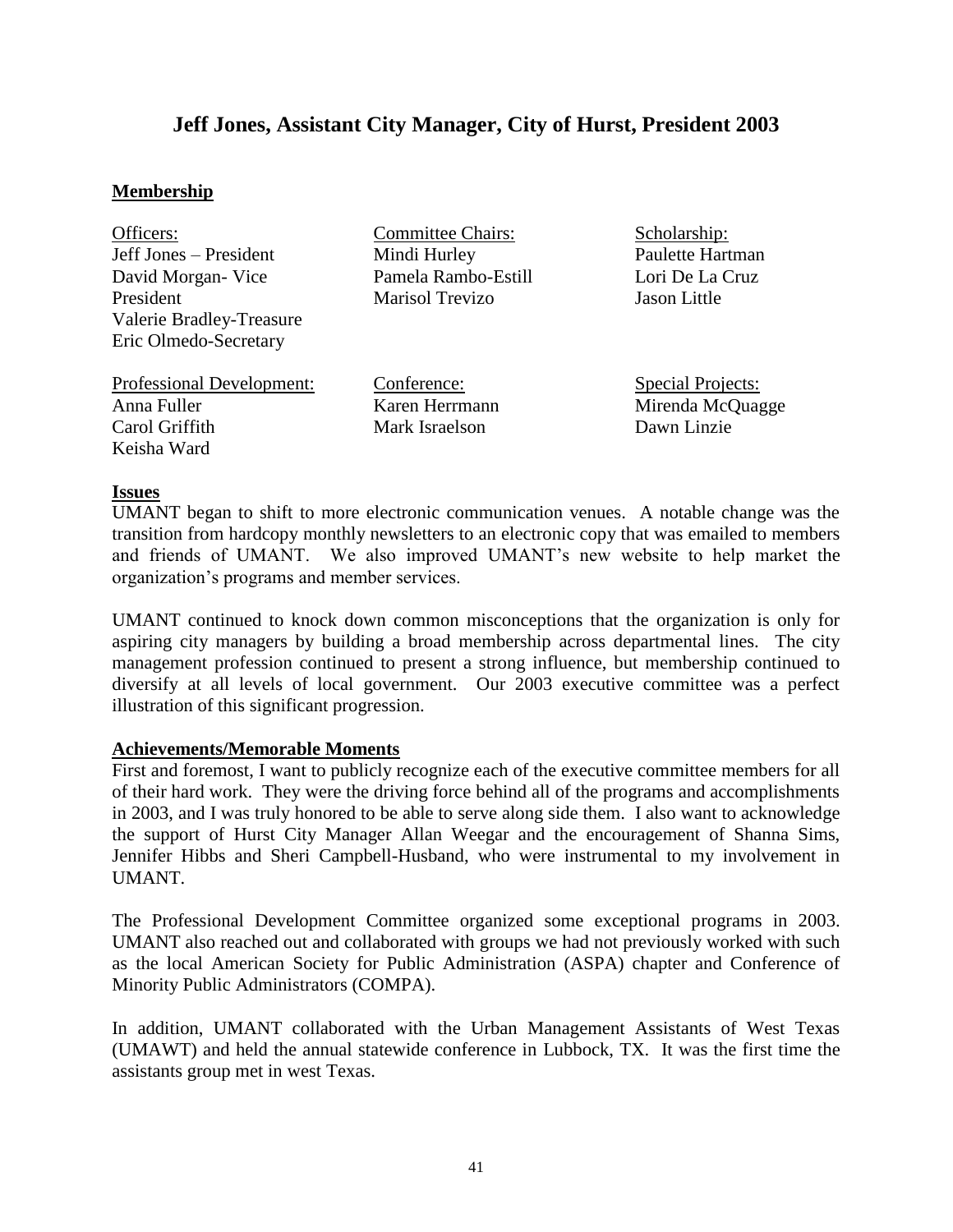A significant memory that stands out from 2003 was honoring Mr. Bill Pitstick, who had recently passed away. The respect of Bill's friends, family and peers in city management was apparent by the \$10,000 that was donated to the UMANT scholarship fund which is named in his honor. Another memorable moment was having Mike Conduff speak at the year end banquet held in Grapevine. Mike is one of numerous city managers who continue to be strong supporters of UMANT.

# **Advice for Future UMANT Leaders**

Get involved and stay involved!

Relish and take advantage of the opportunity UMANT provides to network and grow personally and professionally. Many people you will meet will become life-long friends and part of your peer network throughout your career.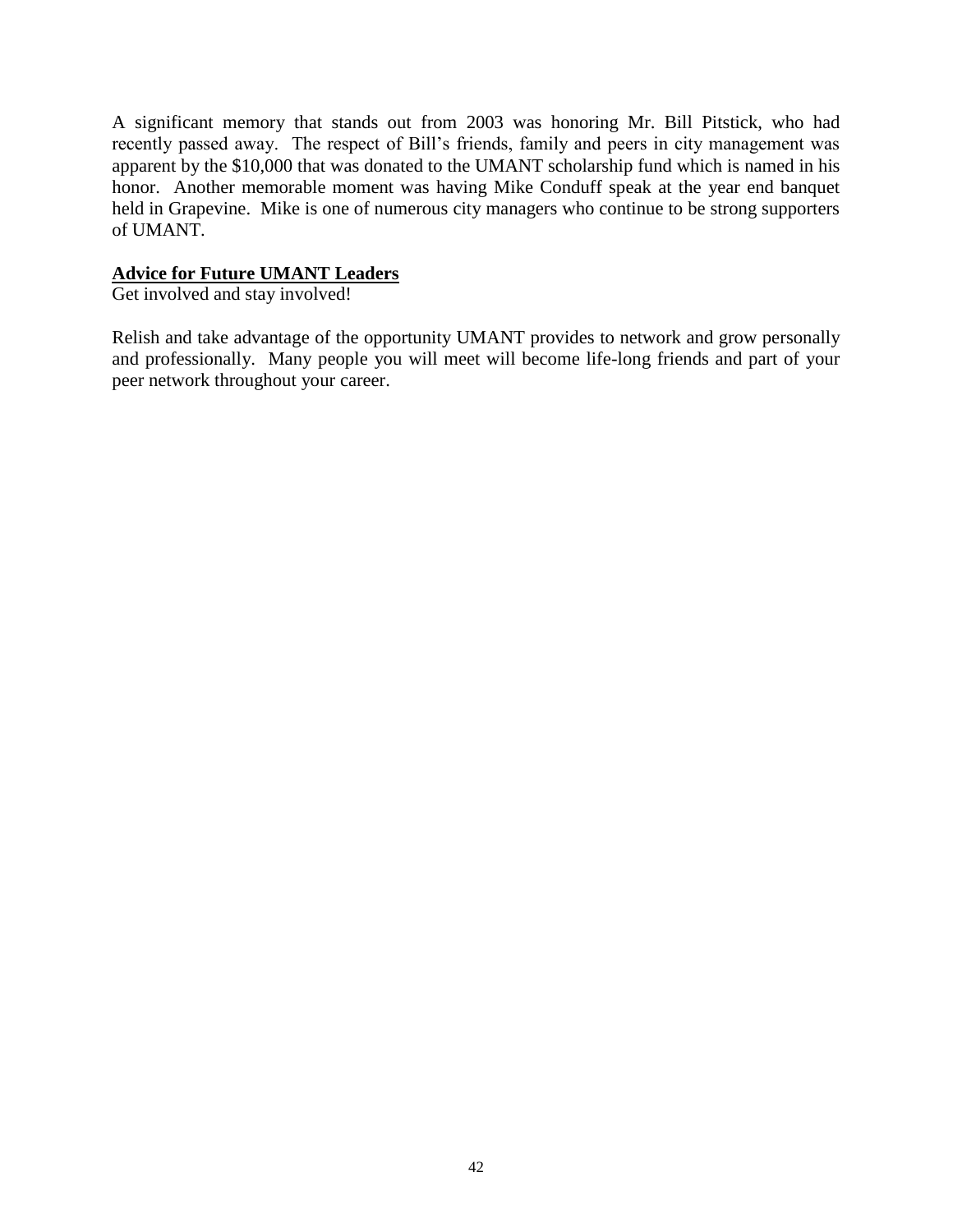# **David Morgan, Assistant City Manager, City of Richardson, President 2004**

### **Membership:**

In 2004, there was a great executive committee that included Valerie Bradley as Vice President, Eric Olmedo as Treasurer, and Jason Little as Secretary. Other members on the executive committee were Jeff Jones, Amy Steitle, Pam Rambo-Estill, Carol Griffith, Kathleen Coats, Skip Krueger, Mirenda McQuagge-Walden, Ann Fuller, Keisha Ward, Alonzo Peterson, Karin Hermann, Mark Israelson, and Marty Harrison. The activities carried out during the year included the One Day Conference at UTA that focused on successful partnerships in government. The Statewide Assistants Conference was held in Galveston. Other program topics in 2004 included managed competition, capital finance, emotional intelligence, and mentoring.

#### **Achievements/Memorable Moments:**

The two biggest firsts for UMANT in 2004 was the new website and the addition of an assistant position on the TCMA board. In 2004, we were struggling to keep the website updated and user friendly. In previous years we used volunteers to keep our website running. In an effort to broaden UMANT's web presence, we contracted with Blue Marble Media to host, design, and maintain the website. During 2004, TCMA decided to allow their members to consider a constitutional change that would establish an additional board position reserved for a representative from a statewide assistant's organization. UMANT, along with other assistant's groups, encouraged members to approve the constitutional amendment. We were successful and saw the first assistant added to the TCMA board.

#### **Advise for Future UMANT Leaders:**

Don't lose site of why UMANT is an important organization in the Metroplex. When training dollars can be limited, UMANT is a great opportunity for assistants to broaden their exposure to local government and develop networks and friendships that will last a lifetime. UMANT serves assistants at a critical time in their career. Partnerships with other organizations are important, but UMANT should not lose sight of the unique way it serves its members.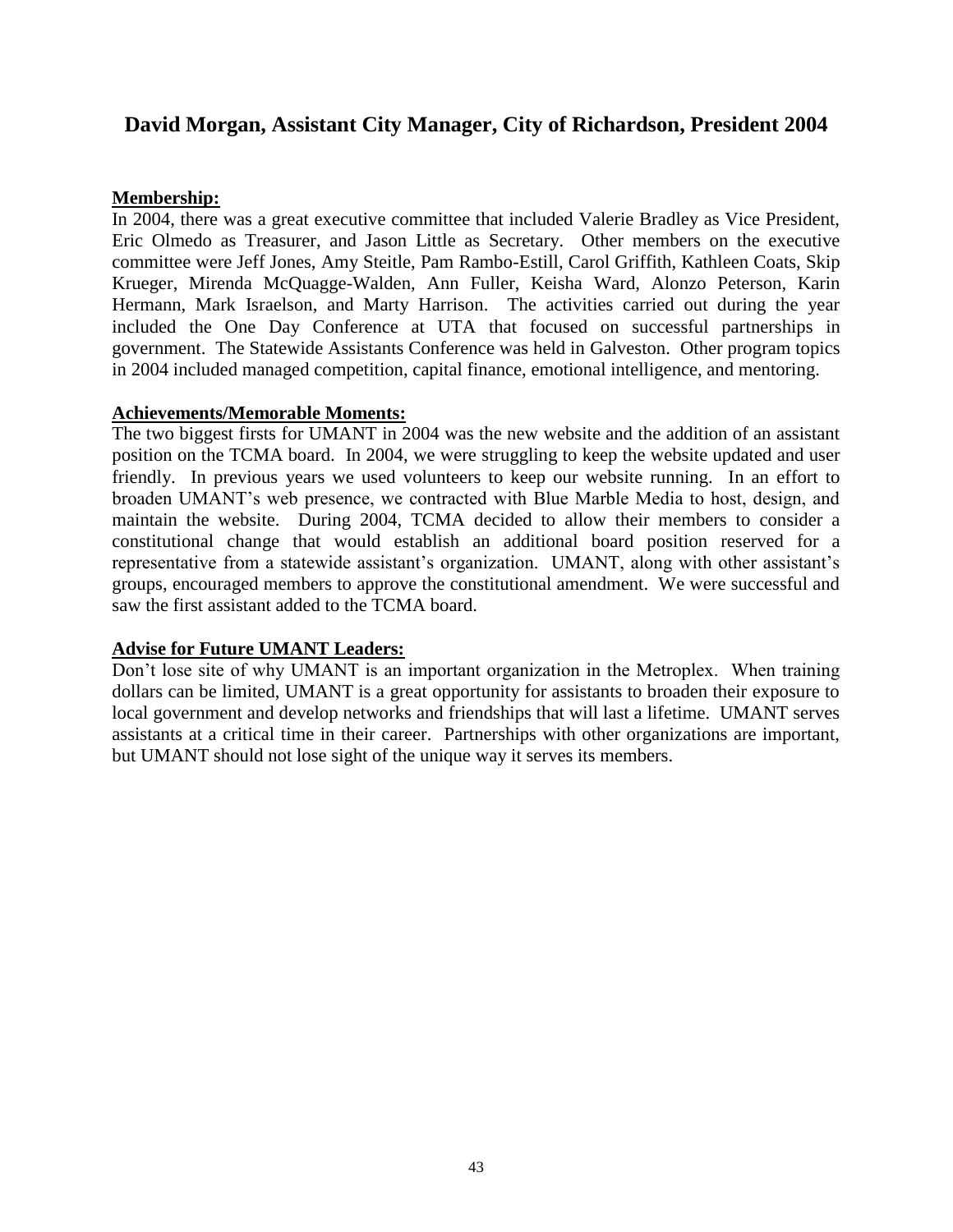# **Valerie Bradley, Budget & Management Analyst, City of Mesquite, President 2005**

# **Membership**

The other UMANT members who served as officers in 2005 were Eric Olmedo (Vice President), Jason Little (Treasurer) and Pam Rambo-Estill (Secretary). Erin Kasal pulled double-duty by serving as both a Scholarship and Conference Co-chair. The remaining co-chair positions were held by Amy Steitle and Mark Israelson (Membership); Mirenda McQuagge-Walden and Melissa Valadez (Professional Development); James Childers, Kacey Bess and Stephen Seidel (Special Projects); and Jared Wilson (Scholarship). Marisol Treviso, Crispin Lawson and Richard Abernathy each served a portion of the year as Conference Co-chairs.

#### **Issues**

As we started the year, we were focused on getting many of the newer members involved in the leadership of UMANT. To that end, about half of the co-chairs that served on the executive committee had not been appointed as co-chairs in previous years. I believe this generated new interest in the management of the club and resulted in contested races for the 2006 officers. In addition to the new leaders, we saw 29 assistants join our organization. I believe the appearance of these fresh faces provide additional perspectives and even facilitated some of the innovative changes being implemented today.

#### **Achievements/Memorable Moments**

What stands out the most for me about the group my year as President was the resiliency of the Executive Committee members. Even with several of the co-chairs needing to leave their posts due to job changes and life circumstances, the remaining team held together and accomplished all of the goals we originally set out to achieve.

#### **Retreat**

The conference was held in San Antonio and the theme was Celebrating Public Service. About 60 people from 20 different cities spent two and a half days networking and attending conference sessions. We all also enjoyed a specially guided boat tour of the Riverwalk given by the City of San Antonio Parks staff. Some of us even rode Segway Personal Transporters as a group downtown (unfortunately there is a picture floating around of us all sporting "stylish" safety headgear).

# **Advice for Future UMANT Leaders**

I would encourage future leaders to stay in touch with members' needs so that UMANT remains relevant for many generations to come. Secondly, I would encourage upcoming executive committees to continue to foster the long standing relationships that UMANT has with both NTCMA and TCMA. Providing direct connections between assistants and local city managers will always be an important part of an emerging leader's development. Lastly, be sure to cultivate the friendships made while participating in UMANT. Whether it is to provide an answer on a best-practices survey, to give advice regarding a tough workplace situation or to offer a new professional opportunity, colleagues will always be a valuable asset to any public administrator.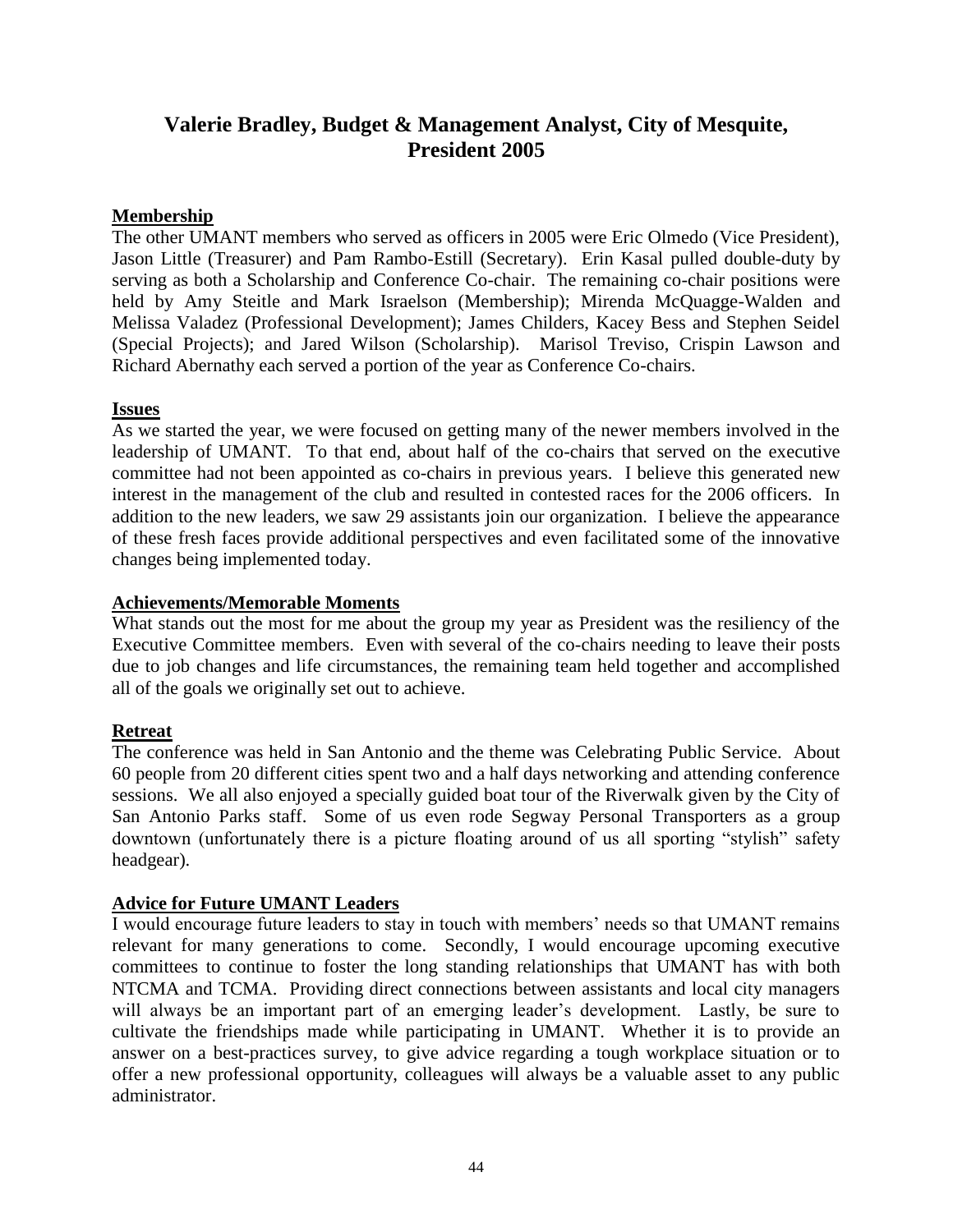# **Eric Olmedo, Financial Services Manager, City of High Point, NC, President 2006**

### **Membership**

- **Vice President: Jason Little**
- **Treasurer: Pam Rambo-Estill**
- **Secretary: Erin Kasal**

# **Issues**

We worked on similar challenges as previous UMANT groups before us including the recruitment of new members and maintaining current memberships. A main goal of ours was to focus on establishing partnerships with area Universities. We also wanted to establish and maintain a cooperative collaboration with, and have a voice in, TCMA.

# **Achievements/Memorable Moments**

I served as the Assistants' Organizations Representative on the TCMA board and oversaw a change in membership survey questions. Memorable moments included casting votes during TCMA board meetings, one of which turned out to be a vote in opposition of other member's votes.

# **Retreat**

At the retreat, I enjoyed the ability to meet and talk with some well respected leaders who could provide valuable insight on public service.

# **Advice for Future UMANT Leaders**

Network, get involved, and get to know people. UMANT has given me much more than I have given it.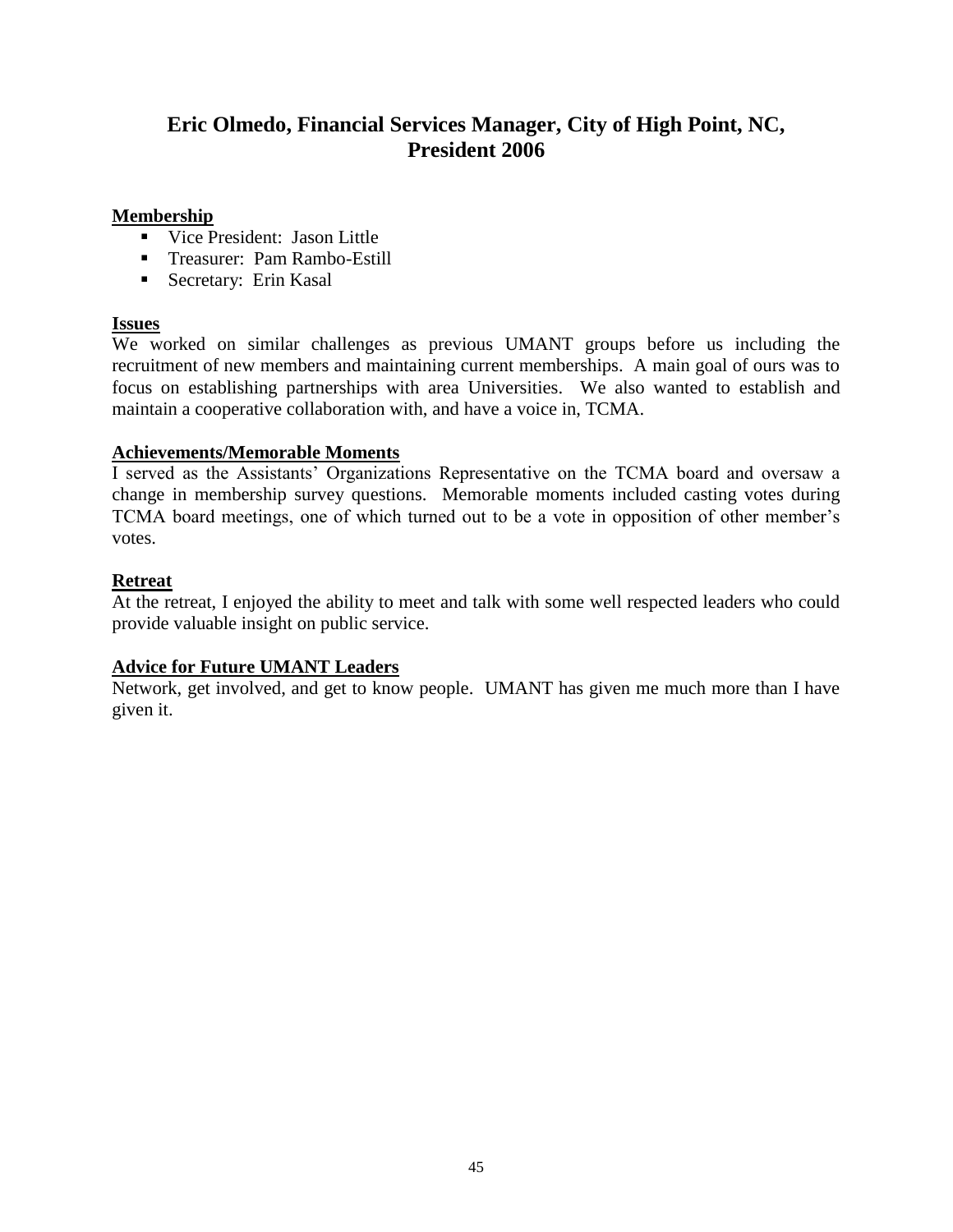# **Jason Little, City Administrator, City of Melissa, President 2007**

# **Membership**

UMANT's membership was made up of many hungry young professionals who were ready to make their mark in public service. They were passionate and felt validated by the work they were doing. I think of them as a peer group where many people had the same wants in their careers and as members that wanted to make a difference. While members had a variety of different talents, at the core they all had the same desire to work and move up in the public sector.

# **Issues**

Two prominent issues were retaining members over time and how to get the most value from UMANT's conference. Having people who devoted a lot of time and energy who would reach a certain point in their careers and move towards these other organizations meant that one of the big challenges UMANT faced was maintaining continuity and institutional knowledge. Another issue that UMANT faced was how to try and get the most value out of a conference for its members when public organizations were not investing as much in training after September  $11<sup>th</sup>$ . There were some significant overlaps between what different conferences offered for professional development and UMANT could not match the networking opportunities that were offered at the conferences of bigger organizations.

# **Achievements/ Memorable Moments**

I'm most proud of transitioning UMANT into its next phase of development, which is still going on. We took the idea that everything in UMANT was preset and started to explore if there was a better way that it could function for its members. Taking what we had experienced and learned, we start to refine what was not working so well and start redefining how UMANT was going to serve its members. One example of these is how we took an idea that made sense, hosting a social event at the 2007 TCMA conference, and began to take that forward.

# **Advice for Future UMANT Leaders**

Make it a priority to get out of the office when you can. The hardest thing to do is sustain the commitment to be involved with UMANT. You'll find that when you make time to give an hour of your time regularly, the time you put in pays you back many times over. Through UMANT you can build a support network of people with a variety of expertise and experiences that you can turn to for advice, bounce ideas off of and help you take the next step in your career. Peer relationships and friendships that develop will stay with you.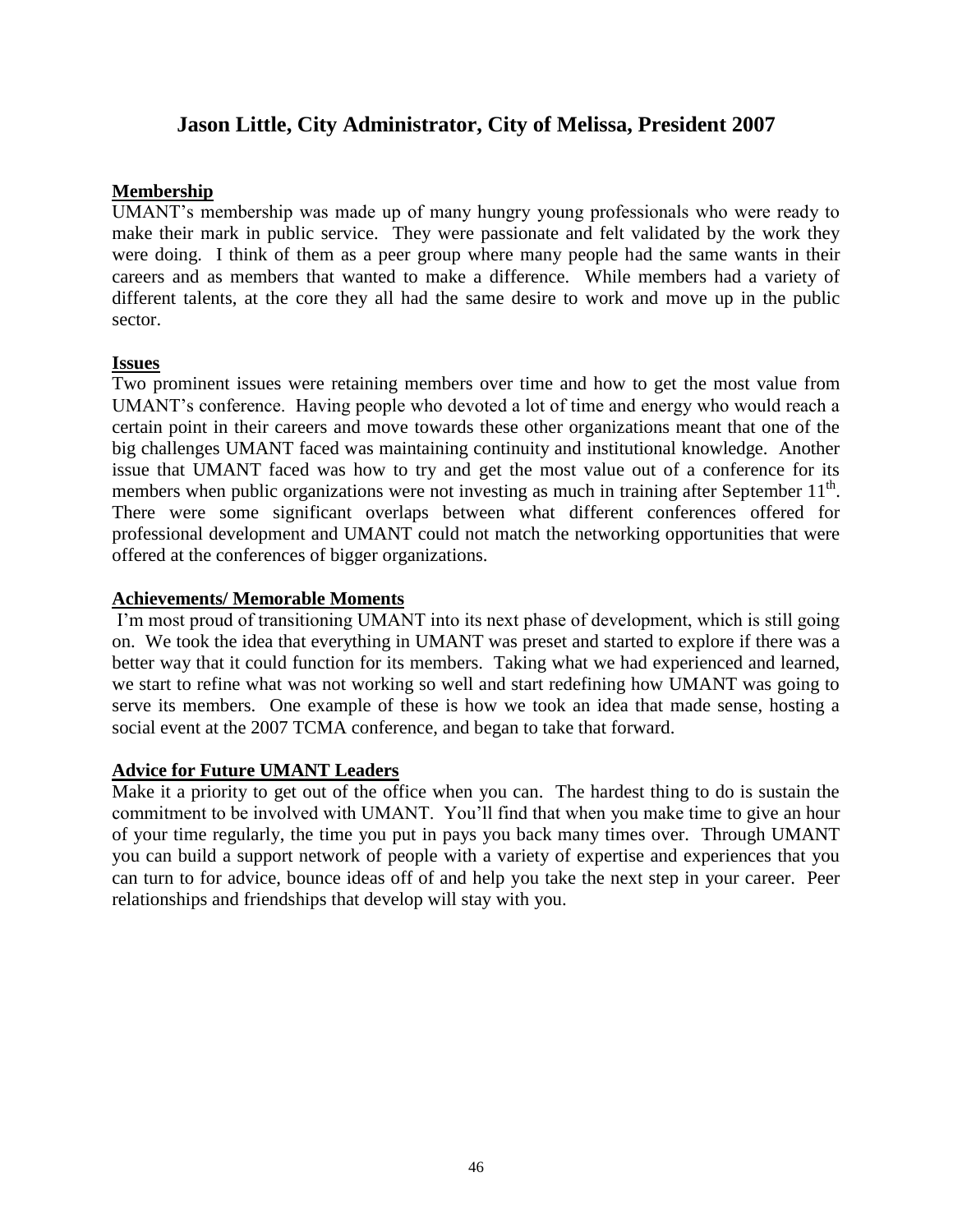# **Pamela Rambo-Estill, Senior Management Analyst, City of Arlington, President 2007**

### **Membership**

In the fall of 2006 Jason Little was elected President and I was elected Vice-President for 2007. Jason was offered the opportunity to be the City Administrator of Melissa, Texas shortly after that. I became President after his resignation when no one else submitted their name for the replacement election. Other 2007 UMANT officers were: Erin Rinehart (Vice President), Mirenda McQuagge-Walden (Treasurer) and E.A. Hoppe (Secretary) who were selected by the 2008 EC after my placement as President and confirmed by the general membership with a vote of confident at the very well attended first 2007 UMANT event, Nuts and Bolts, in January. UMANT members were drawn from a diverse pool across North Texas, and included individuals both starting and continuing careers in local government, students, corporate members who worked closely with local governments, emerging leaders and next generation professionals, as well as longtime city managers. Representation spanned across the Metroplex. A unique change in 2007 was that UMANT also began serving as the assistant's organization for folks as far away as Lubbock and College Station, places in the State where there were local government professionals needing an organization to be linked with but no regional assistants' group present to provide that. UMANT stepped up to the plate. It's also the year that UMANT expanded its membership category to include "Friends of UMANT" a designation targeted specifically to senior professionals who likely weren't the right audience for some of UMANT's services, like professional development or scholarships, but were big supporters of the organization and wanted to show their support of the emerging leaders and next generation professionals that are the heart of UMANT.

#### **Issues**

UMANT focused in 2007 on expanding its role of facilitating networks by creating a UMANT Networking Opportunities (UNO) committee to help connect members to other local government professionals and their organizations. The charter UNO committee co-chairs, who also named the committee, were Christal Kliewer and Sereniah Breland who both did a fantastic job. Networking became so popular and successful, NTCMA partnered with UMANT for the second year in a row to hold a joint networking mixer for the two organizations. The Pitstick Scholarship became endowed in 2007, and UMANT began looking at ways to offer scholarship money to its members both academically and for professional development in other areas. UMANT also saw the successful selection of our very deserving nominee to TCMA for the Gary Gwen Mentoring Award (which was the UMANT Joy Sansom winner from the previous years) for the third consecutive year.

#### **Achievements/Memorable Moments**

2007 saw UMANT join with two other assistants' groups to hold the first assistants' hosted reception at the TCMA Conference in San Antonio. The event was so well attended, (more than 4 times what was expected) drink tickets were gone 15 minutes into the evening and it was so crowded you could hardly move. I think it's safe to say we were all very proud of this event, and we couldn't have been successful with out the strong support of TCMA President Mark McDaniel. UMANT offered its first scholarships to members to attend the TCMA Annual